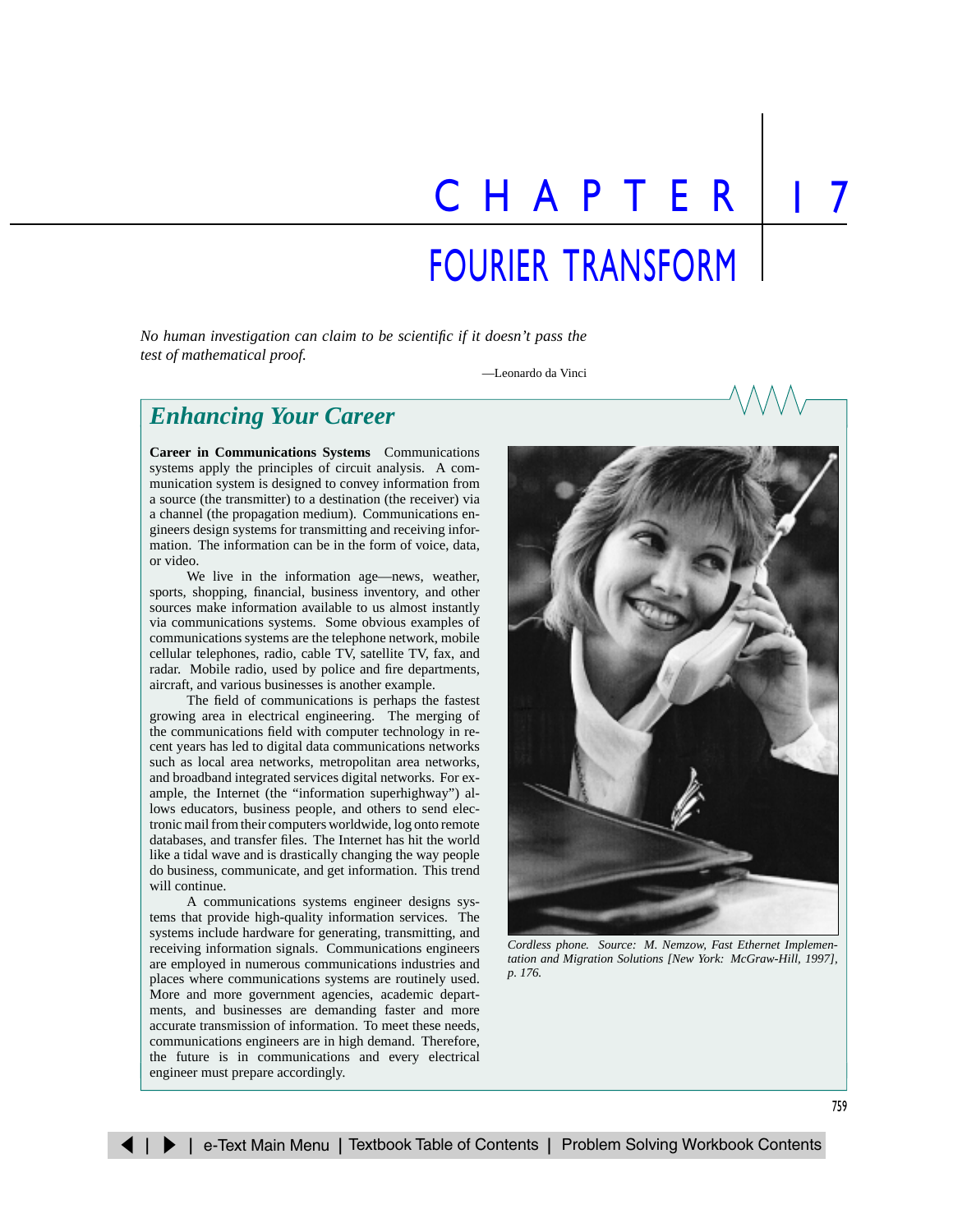# **17.1 INTRODUCTION**

Fourier series enable us to represent a periodic function as a sum of sinusoids and to obtain the frequency spectrum from the series. The Fourier transform allows us to extend the concept of a frequency spectrum to nonperiodic functions. The transform assumes that a nonperiodic function is a periodic function with an infinite period. Thus, the Fourier transform is an integral representation of a nonperiodic function that is analogous to a Fourier series representation of a periodic function.

The Fourier transform is an *integral transform* like the Laplace transform. It transforms a function in the time domain into the frequency domain. The Fourier transform is very useful in communications systems and digital signal processing, in situations where the Laplace transform does not apply. While the Laplace transform can only handle circuits with inputs for  $t > 0$  with initial conditions, the Fourier transform can handle circuits with inputs for  $t < 0$  as well as those for  $t > 0$ .

We begin by using a Fourier series as a stepping stone in defining the Fourier transform. Then we develop some of the properties of the Fourier transform. Next, we apply the Fourier transform in analyzing circuits. We discuss Parseval's theorem, compare the Laplace and Fourier transforms, and see how the Fourier transform is applied in amplitude modulation and sampling.

# **17.2 DEFINITION OF THE FOURIER TRANSFORM**

We saw in the previous chapter that a nonsinusoidal periodic function can be represented by a Fourier series, provided that it satisfies the Dirichlet conditions. What happens if a function is not periodic? Unfortunately, there are many important nonperiodic functions—such as a unit step or an exponential function—that we cannot represent by a Fourier series. As we shall see, the Fourier transform allows a transformation from the time to the frequency domain, even if the function is not periodic.

Suppose we want to find the Fourier transform of a nonperiodic function  $p(t)$ , shown in Fig. 17.1(a). We consider a periodic function  $f(t)$ whose shape over one period is the same as  $p(t)$ , as shown in Fig. 17.1(b). If we let the period  $T \to \infty$ , only a single pulse of width  $\tau$  [the desired nonperiodic function in Fig. 17.1(a)] remains, because the adjacent pulses have been moved to infinity. Thus, the function  $f(t)$  is no longer periodic. In other words,  $f(t) = p(t)$  as  $T \to \infty$ . It is interesting to consider the spectrum of  $f(t)$  for  $A = 10$  and  $\tau = 0.2$  (see Section 16.6). Figure 17.2 shows the effect of increasing *T* on the spectrum. First, we notice that the general shape of the spectrum remains the same, and the frequency at which the envelope first becomes zero remains the same. However, the amplitude of the spectrum and the spacing between adjacent components both decrease, while the number of harmonics increases. Thus, over a range of frequencies, the sum of the amplitudes of the harmonics remains almost constant. Since the total "strength" or energy of the components within a band must remain unchanged, the amplitudes of the harmonics must decrease as *T* increases. Since  $f = 1/T$ , as *T* increases, *f* or  $\omega$ decreases, so that the discrete spectrum ultimately becomes continuous.



Figure 17.1 (a) A nonperiodic function, (b) increasing  $T$  to infinity makes  $f(t)$ become the nonperiodic function in (a).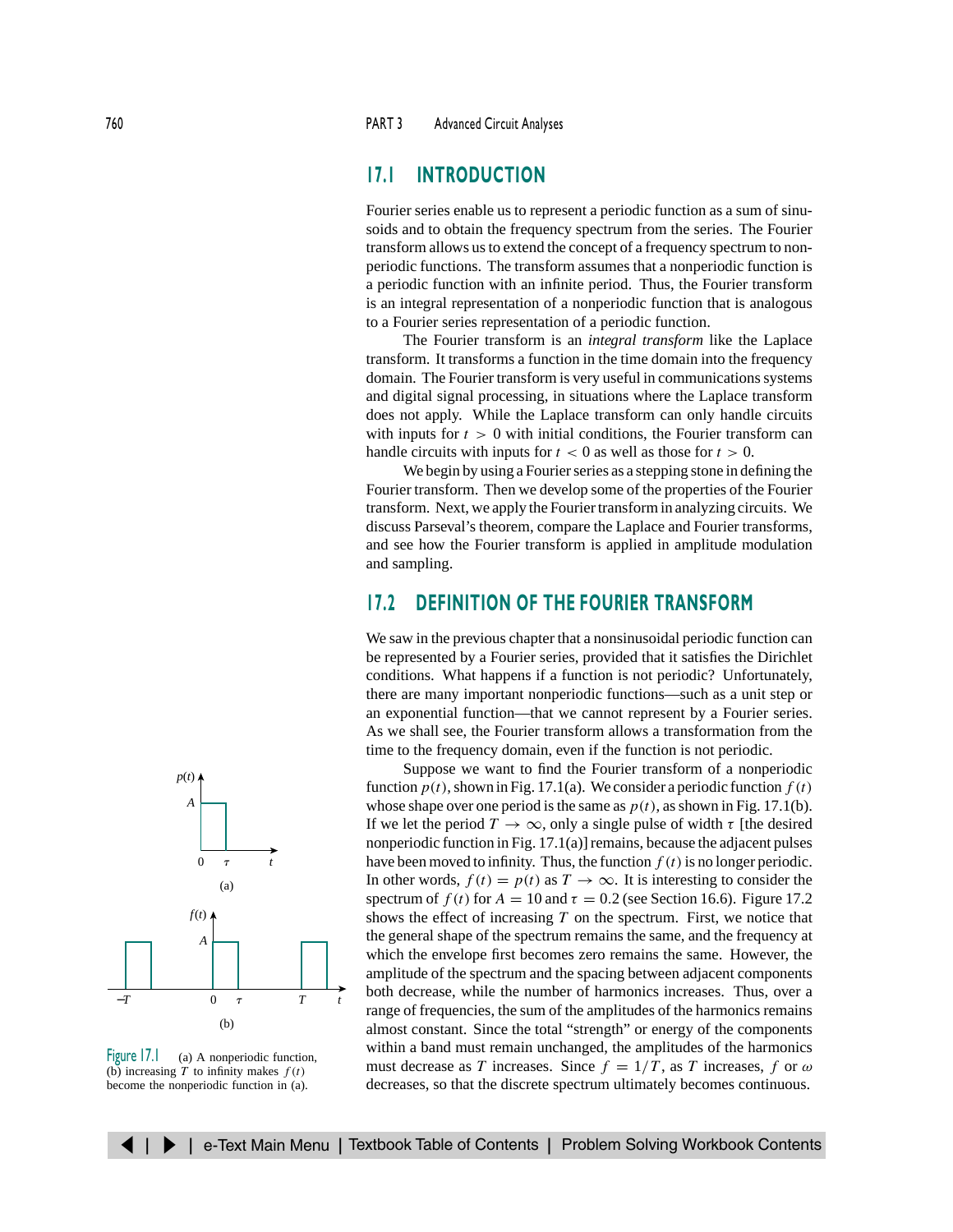<span id="page-2-0"></span>

Figure 17.2 Effect of increasing *T* on the spectrum of the periodic pulse trains in Fig. 17.1(b). *(Source: L. Balmer, Signals and Systems: An Introduction [London: Prentice-Hall, 1991], p. 229.)*

To further understand this connection between a nonperiodic function and its periodic counterpart, consider the exponential form of a Fourier series in Eq. (16.58), namely,

$$
f(t) = \sum_{n = -\infty}^{\infty} c_n e^{jn\omega_0 t}
$$
 (17.1)

where

$$
c_n = \frac{1}{T} \int_{-T/2}^{T/2} f(t) e^{-jn\omega_0 t} dt
$$
 (17.2)

The fundamental frequency is

$$
\omega_0 = \frac{2\pi}{T} \tag{17.3}
$$

and the spacing between adjacent harmonics is

$$
\Delta \omega = (n+1)\omega_0 - n\omega_0 = \omega_0 = \frac{2\pi}{T}
$$
 (17.4)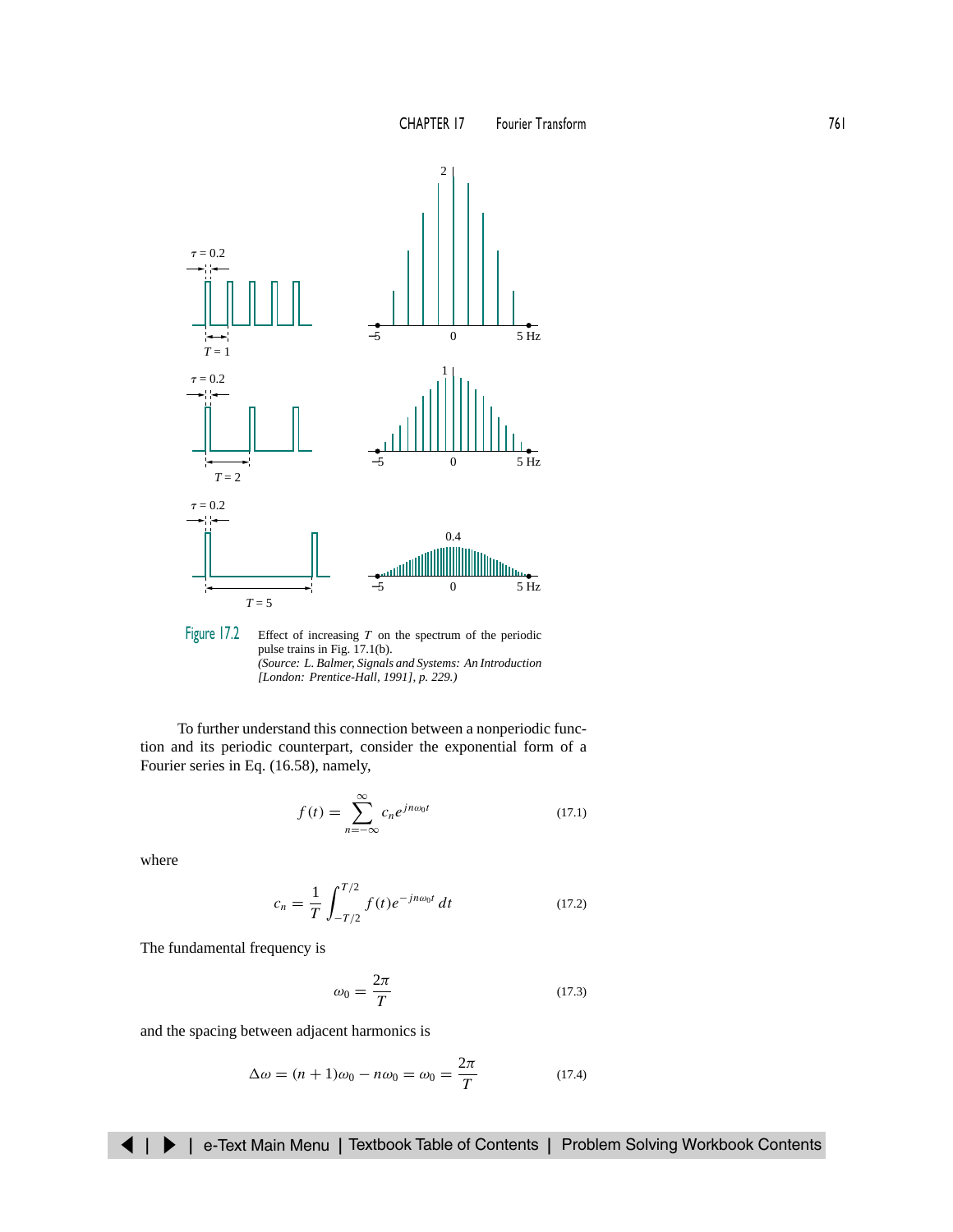<span id="page-3-0"></span>Substituting Eq. (17.2) into Eq. (17.1) gives

$$
f(t) = \sum_{n=-\infty}^{\infty} \left[ \frac{1}{T} \int_{-T/2}^{T/2} f(t) e^{-jn\omega_0 t} dt \right] e^{jn\omega_0 t}
$$
  

$$
= \sum_{n=-\infty}^{\infty} \left[ \frac{\Delta \omega}{2\pi} \int_{-T/2}^{T/2} f(t) e^{-jn\omega_0 t} dt \right] e^{jn\omega_0 t}
$$
  

$$
= \frac{1}{2\pi} \sum_{n=-\infty}^{\infty} \left[ \int_{-T/2}^{T/2} f(t) e^{-jn\omega_0 t} dt \right] \Delta \omega e^{jn\omega_0 t}
$$
 (17.5)

If we let  $T \to \infty$ , the summation becomes integration, the incremental spacing  $\Delta\omega$  becomes the differential separation  $d\omega$ , and the discrete harmonic frequency *nω*<sup>0</sup> becomes a continuous frequency *ω*. Thus, as  $T \rightarrow \infty$ ,

$$
\sum_{n=-\infty}^{\infty} \implies \int_{-\infty}^{\infty}
$$
\n
$$
\Delta \omega \implies d\omega \qquad (17.6)
$$
\n
$$
n\omega_0 \implies \omega
$$

so that Eq. (17.5) becomes

$$
f(t) = \frac{1}{2\pi} \int_{-\infty}^{\infty} \left[ \int_{-\infty}^{\infty} f(t) e^{-j\omega t} dt \right] e^{j\omega t} d\omega \tag{17.7}
$$

The term in the brackets is known as the *Fourier transform* of *f (t)* and is represented by  $F(\omega)$ . Thus

$$
F(\omega) = \mathcal{F}[f(t)] = \int_{-\infty}^{\infty} f(t)e^{-j\omega t} dt
$$
 (17.8)

 $\land\land\land\land$ 

where  $\mathcal F$  is the Fourier transform operator. It is evident from Eq. (17.8) that:

The Fourier transform is an integral transformation of  $f(t)$  from the time domain to the frequency domain.

In general,  $F(\omega)$  is a complex function; its magnitude is called the *amplitude spectrum*, while its phase is called the *phase spectrum*. Thus  $F(\omega)$  is the *spectrum*.

Equation (17.7) can be written in terms of  $F(\omega)$ , and we obtain the *inverse Fourier transform* as

$$
f(t) = \mathcal{F}^{-1}[F(\omega)] = \frac{1}{2\pi} \int_{-\infty}^{\infty} F(\omega) e^{j\omega t} d\omega \qquad (17.9)
$$

The function  $f(t)$  and its transform  $F(\omega)$  form the Fourier transform pairs:

$$
f(t) \qquad \Longleftrightarrow \qquad F(\omega) \tag{17.10}
$$

since one can be derived from the other.

Some authors use  $F(j\omega)$  instead of  $F(\omega)$  to represent the Fourier transform.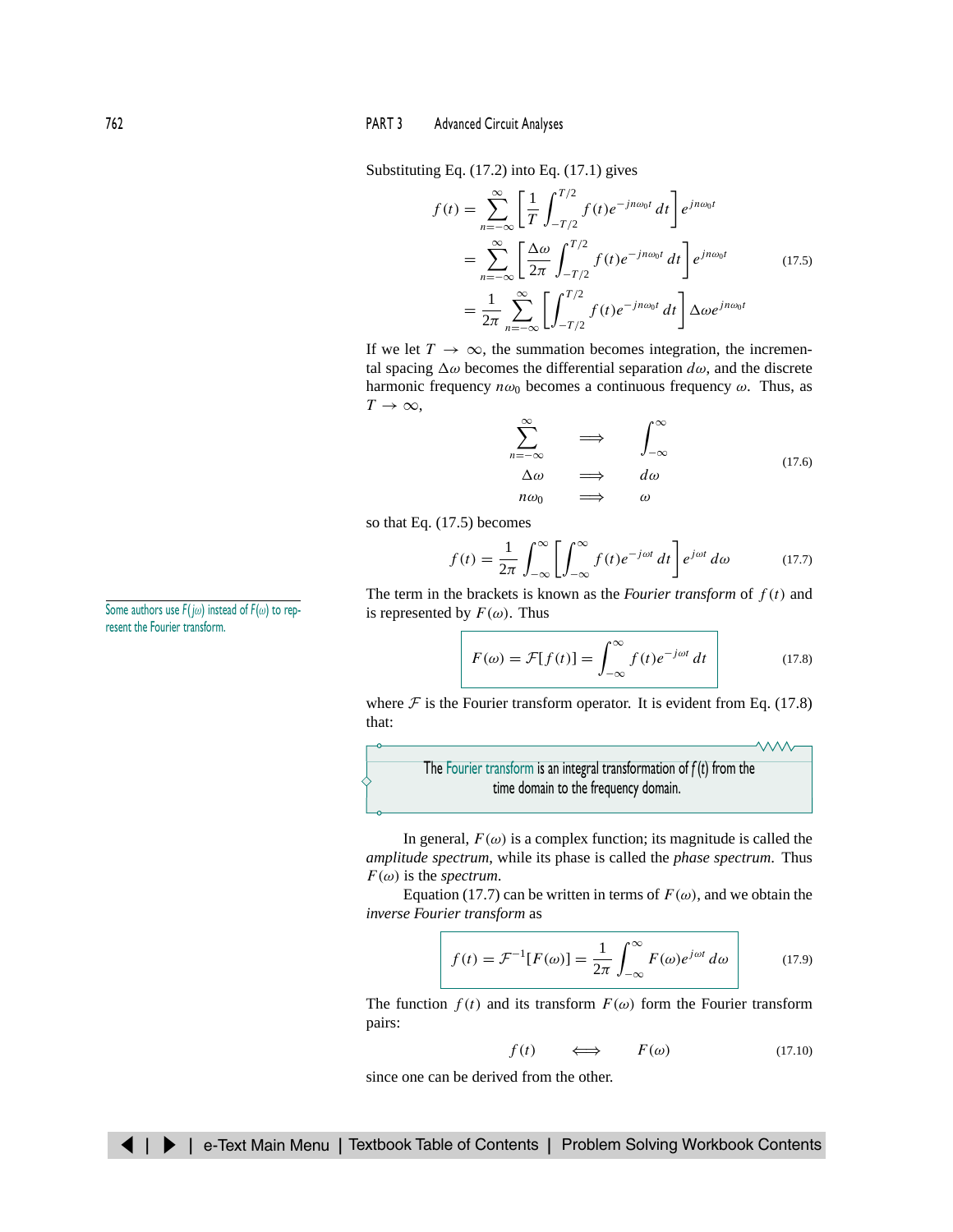<span id="page-4-0"></span>The Fourier transform  $F(\omega)$  exists when the Fourier integral in Eq. (17.8) converges. A sufficient but not necessary condition that  $f(t)$  has a Fourier transform is that it be completely integrable in the sense that

$$
\int_{-\infty}^{\infty} |f(t)| \, dt < \infty \tag{17.11}
$$

For example, the Fourier transform of the unit ramp function  $tu(t)$  does not exist, because the function does not satisfy the condition above.

To avoid the complex algebra that explicitly appears in the Fourier transform, it is sometimes expedient to temporarily replace *jω* with *s* and then replace *s* with  $j\omega$  at the end.

# EXAMPLE 17.1

Find the Fourier transform of the following functions: (a)  $\delta(t - t_0)$ , (b)  $e^{j\omega_0 t}$ , (c) cos  $\omega_0 t$ .

### **Solution:**

(a) For the impulse function,

$$
F(\omega) = \mathcal{F}[\delta(t - t_0)] = \int_{-\infty}^{\infty} \delta(t - t_0) e^{-j\omega t} dt = e^{-j\omega t_0} \quad (17.1.1)
$$

where the sifting property of the impulse function in Eq. (7.32) has been applied. For the special case  $t_0 = 0$ , we obtain

$$
\mathcal{F}[\delta(t)] = 1 \tag{17.1.2}
$$

This shows that the magnitude of the spectrum of the impulse function is constant; that is, all frequencies are equally represented in the impulse function.

(b) We can find the Fourier transform of  $e^{j\omega_0 t}$  in two ways. If we let

$$
F(\omega) = \delta(\omega - \omega_0)
$$

then we can find  $f(t)$  using Eq. (17.9), writing

$$
f(t) = \frac{1}{2\pi} \int_{-\infty}^{\infty} \delta(\omega - \omega_0) e^{j\omega t} d\omega
$$

Using the sifting property of the impulse function gives

$$
f(t) = \frac{1}{2\pi}e^{j\omega_0 t}
$$

Since  $F(\omega)$  and  $f(t)$  constitute a Fourier transform pair, so too must  $2\pi\delta(\omega - \omega_0)$  and  $e^{j\omega_0 t}$ ,

$$
\mathcal{F}[e^{j\omega_0 t}] = 2\pi \delta(\omega - \omega_0)
$$
 (17.1.3)

Alternatively, from Eq. (17.1.2),

$$
\delta(t) = \mathcal{F}^{-1}[1]
$$

Using the inverse Fourier transform formula in Eq. (17.9),

$$
\delta(t) = \mathcal{F}^{-1}[1] = \frac{1}{2\pi} \int_{-\infty}^{\infty} 1 e^{j\omega t} d\omega
$$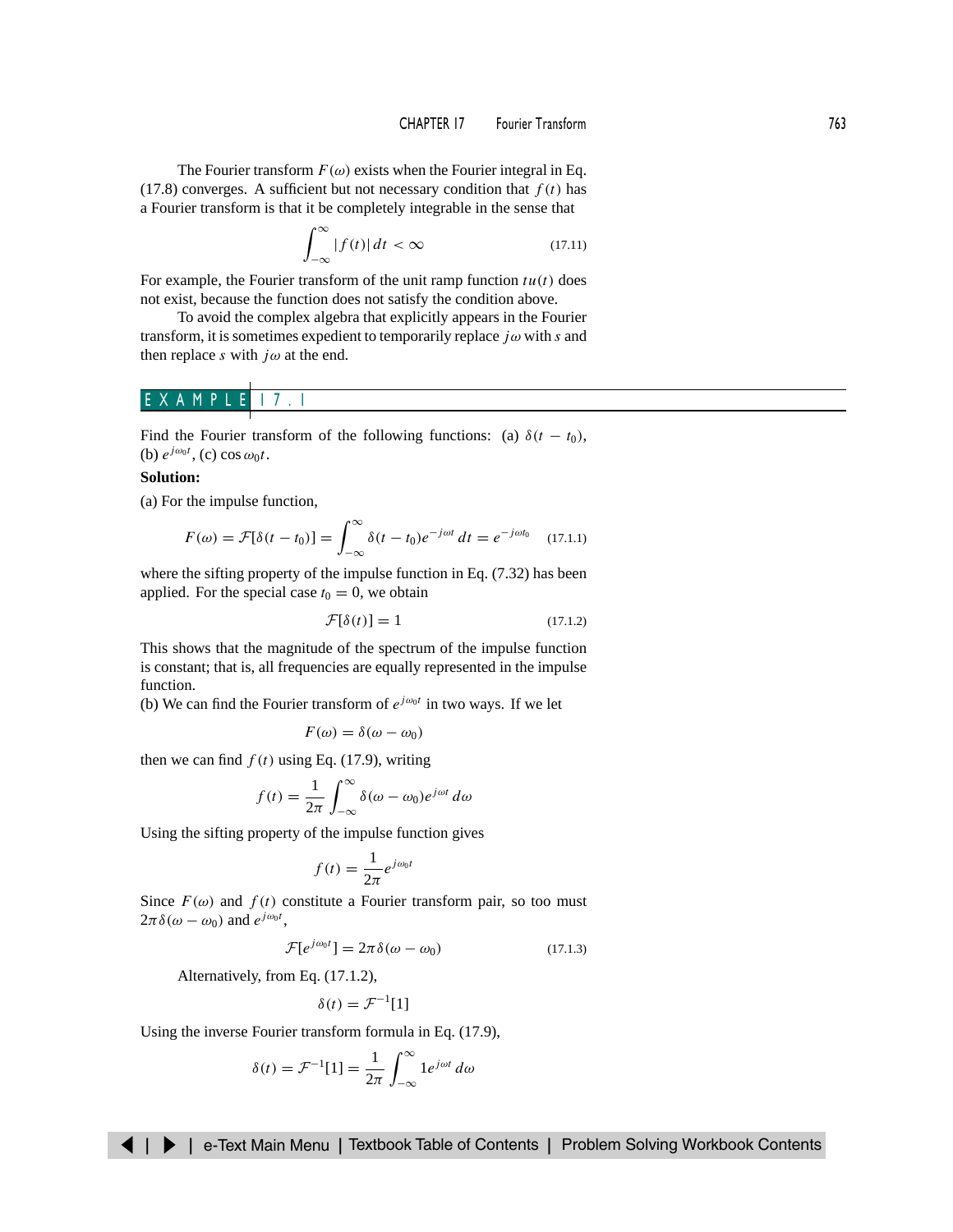<span id="page-5-0"></span>or

$$
\int_{-\infty}^{\infty} e^{j\omega t} d\omega = 2\pi \delta(t)
$$
 (17.1.4)

Interchanging variables *t* and *ω* results in

$$
\int_{-\infty}^{\infty} e^{j\omega t} dt = 2\pi \delta(\omega)
$$
 (17.1.5)

Using this result, the Fourier transform of the given function is

$$
\mathcal{F}[e^{j\omega_0 t}] = \int_{-\infty}^{\infty} e^{j\omega_0 t} e^{-j\omega t} dt = \int_{-\infty}^{\infty} e^{j(\omega_0 - \omega)} dt = 2\pi \delta(\omega_0 - \omega)
$$

Since the impulse function is an even function, with  $\delta(\omega_0 - \omega) = \delta(\omega - \omega)$ *ω*0*)*,

$$
\mathcal{F}[e^{j\omega_0 t}] = 2\pi \delta(\omega - \omega_0)
$$
 (17.1.6)

By simply changing the sign of  $\omega_0$ , we readily obtain

$$
\mathcal{F}[e^{-j\omega_0 t}] = 2\pi \delta(\omega + \omega_0)
$$
 (17.1.7)

Also, by setting  $\omega_0 = 0$ ,

$$
\mathcal{F}[1] = 2\pi \delta(\omega) \tag{17.1.8}
$$

(c) By using the result in Eqs.  $(17.1.6)$  and  $(17.1.7)$ , we get

$$
\mathcal{F}[\cos \omega_0 t] = \mathcal{F} \left[ \frac{e^{j\omega_0 t} + e^{-j\omega_0 t}}{2} \right]
$$

$$
= \frac{1}{2} \mathcal{F} [e^{j\omega_0 t}] + \frac{1}{2} \mathcal{F} [e^{-j\omega_0 t}]
$$

$$
= \pi \delta(\omega - \omega_0) + \pi \delta(\omega + \omega_0)
$$
(17.1.9)

The Fourier transform of the cosine signal is shown in Fig. 17.3.



Figure 17.3 Fourier transform of  $f(t) = \cos \omega_0 t$ .

# PRACTICE PROBLEM 17.1

Determine the Fourier transforms of the following functions: (a) gate  $function g(t) = u(t-1) - u(t-2)$ , (b)  $4\delta(t+2)$ , (c)  $\sin \omega_0 t$ . **Answer:** (a)  $(e^{-j\omega} - e^{-j2\omega})/j\omega$ , (b)  $4e^{j2\omega}$ , (c)  $j\pi[\delta(\omega + \omega_0) - \pi\delta(\omega - \omega_0)].$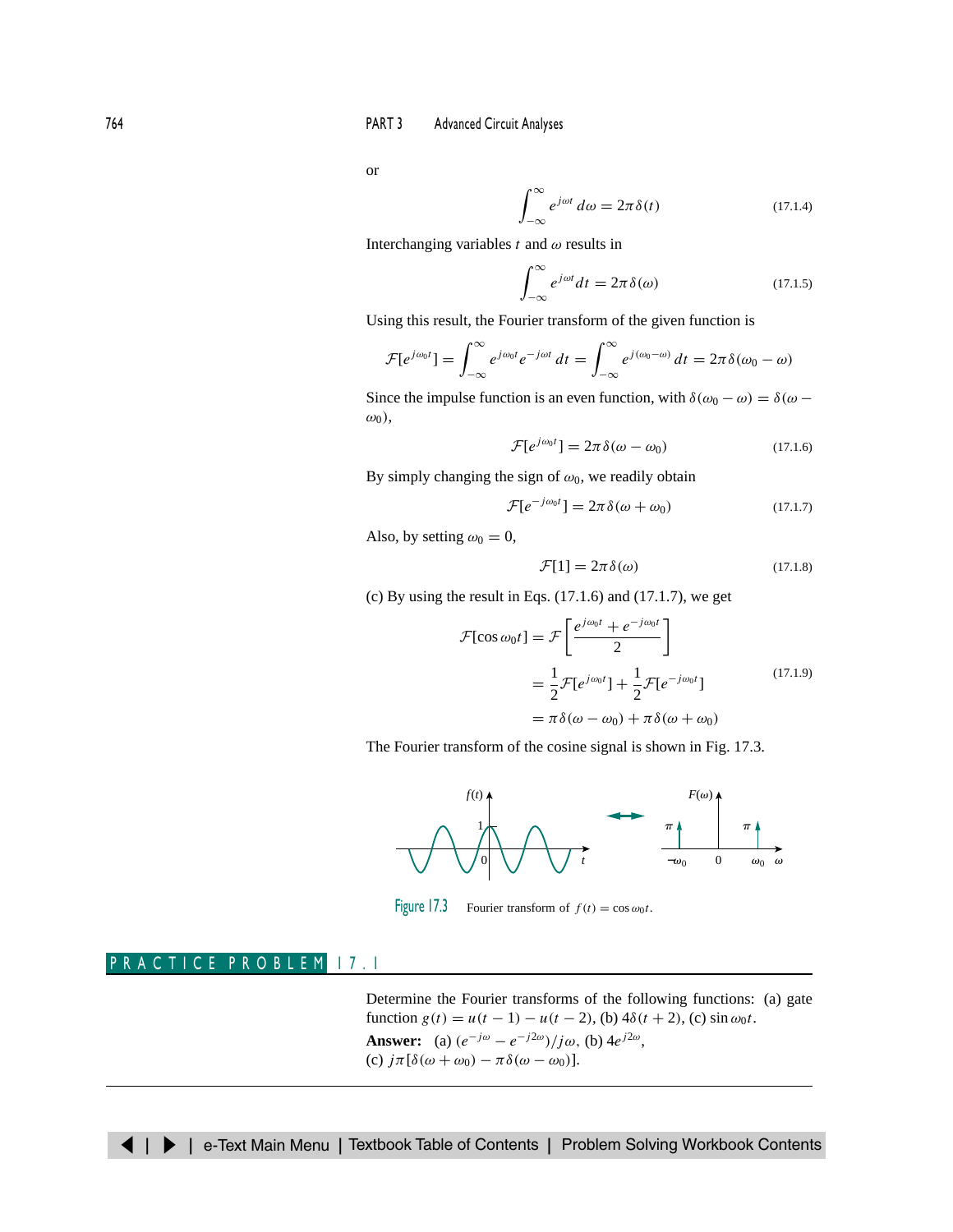# EXAMPLE 17.2

Derive the Fourier transform of a single rectangular pulse of width *τ* and height *A*, shown in Fig. 17.4.

#### **Solution:**

$$
F(\omega) = \int_{-\tau/2}^{\tau/2} Ae^{-j\omega t} dt = -\frac{A}{j\omega}e^{-j\omega t}\Big|_{-\tau/2}^{\tau/2}
$$
  
=  $\frac{2A}{\omega} \left( \frac{e^{j\omega \tau/2} - e^{-j\omega \tau/2}}{2j} \right)$   
=  $A\tau \frac{\sin \omega \tau/2}{\omega \tau/2} = A\tau \text{ sinc } \frac{\omega \tau}{2}$ 

If we make  $A = 10$  and  $\tau = 2$  as in Fig. 16.27 (like in Section 16.6), then

$$
F(\omega) = 20 \text{ sinc } \omega
$$

whose amplitude spectrum is shown in Fig. 17.5. Comparing Fig. 17.4 with the frequency spectrum of the rectangular pulses in Fig. 16.28, we notice that the spectrum in Fig. 16.28 is discrete and its envelope has the notice that the spectrum in Fig. 16.28 is discrete and its envelope has the  $-3\pi - 2\pi - \pi - 0 = \pi - 2\pi - 3\pi - \omega$ <br>same shape as the Fourier transform of a single rectangular pulse.

## PRACTICE PROBLEM 17.2

Obtain the Fourier transform of the function in Fig. 17.6.





Figure  $17.4$  A rectangular pulse; for Example 17.2.



Figure 17.5 Amplitude spectrum of the rectangular pulse in Fig. 17.4; for Example 17.2.



Figure 17.6 For Practice Prob. 17.2.

### EXAMPLE 17.3

Obtain the Fourier transform of the "switched-on" exponential function shown in Fig. 17.7.

#### **Solution:**

From Fig. 17.7,

$$
f(t) = e^{-at}u(t) = \begin{cases} e^{-at}, & t > 0\\ 0, & t < 0 \end{cases}
$$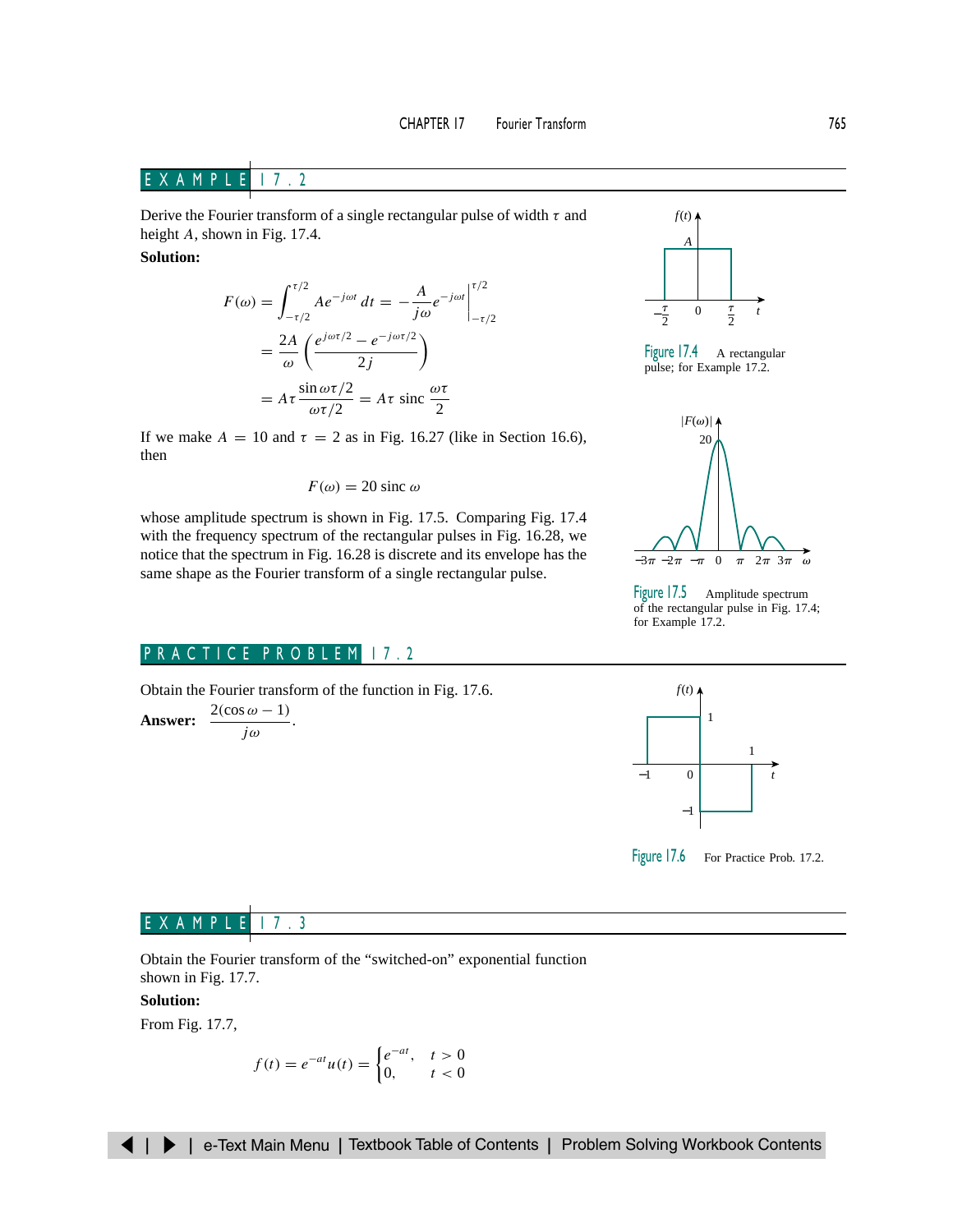Hence,



$$
F(\omega) = \int_{-\infty}^{\infty} f(t)e^{-j\omega t} dt = \int_{0}^{\infty} e^{-at}e^{-j\omega t} dt = \int_{0}^{\infty} e^{-(a+j\omega)t} dt
$$

$$
= \frac{-1}{a+j\omega}e^{-(a+j\omega)t} \Big|_{0}^{\infty} = \frac{1}{a+j\omega}
$$

Figure 17.7 For Example 17.3.

# PRACTICE PROBLEM 17.3



Determine the Fourier transform of the "switched-off" exponential function in Fig. 17.8.

**Answer:** 
$$
\frac{1}{a - j\omega}.
$$

# **17.3 PROPERTIES OF THE FOURIER [TRANSFORM](#page-0-0)**

We now develop some properties of the Fourier transform that are useful in finding the transforms of complicated functions from the transforms of simple functions. For each property, we will first state and derive it, and then illustrate it with some examples.

#### **Linearity**

If  $F_1(\omega)$  and  $F_2(\omega)$  are the Fourier transforms of  $f_1(t)$  and  $f_2(t)$ , respectively, then

$$
\mathcal{F}[a_1 f_1(t) + a_2 f_2(t)] = a_1 F_1(\omega) + a_2 F_2(\omega)
$$
 (17.12)

where  $a_1$  and  $a_2$  are constants. This property simply states that the Fourier transform of a linear combination of functions is the same as the linear combination of the transforms of the individual functions. The proof of the linearity property in Eq. (17.12) is straightforward. By definition,

$$
\mathcal{F}[a_1 f_1(t) + a_2 f_2(t)] = \int_{-\infty}^{\infty} [a_1 f_1(t) + a_2 f_2(t)] e^{-j\omega t} dt
$$
  
= 
$$
\int_{-\infty}^{\infty} a_1 f_1(t) e^{-j\omega t} dt + \int_{-\infty}^{\infty} a_2 f_2(t) e^{-j\omega t} dt
$$
  
= 
$$
a_1 F_1(\omega) + a_2 F_2(\omega)
$$
 (17.13)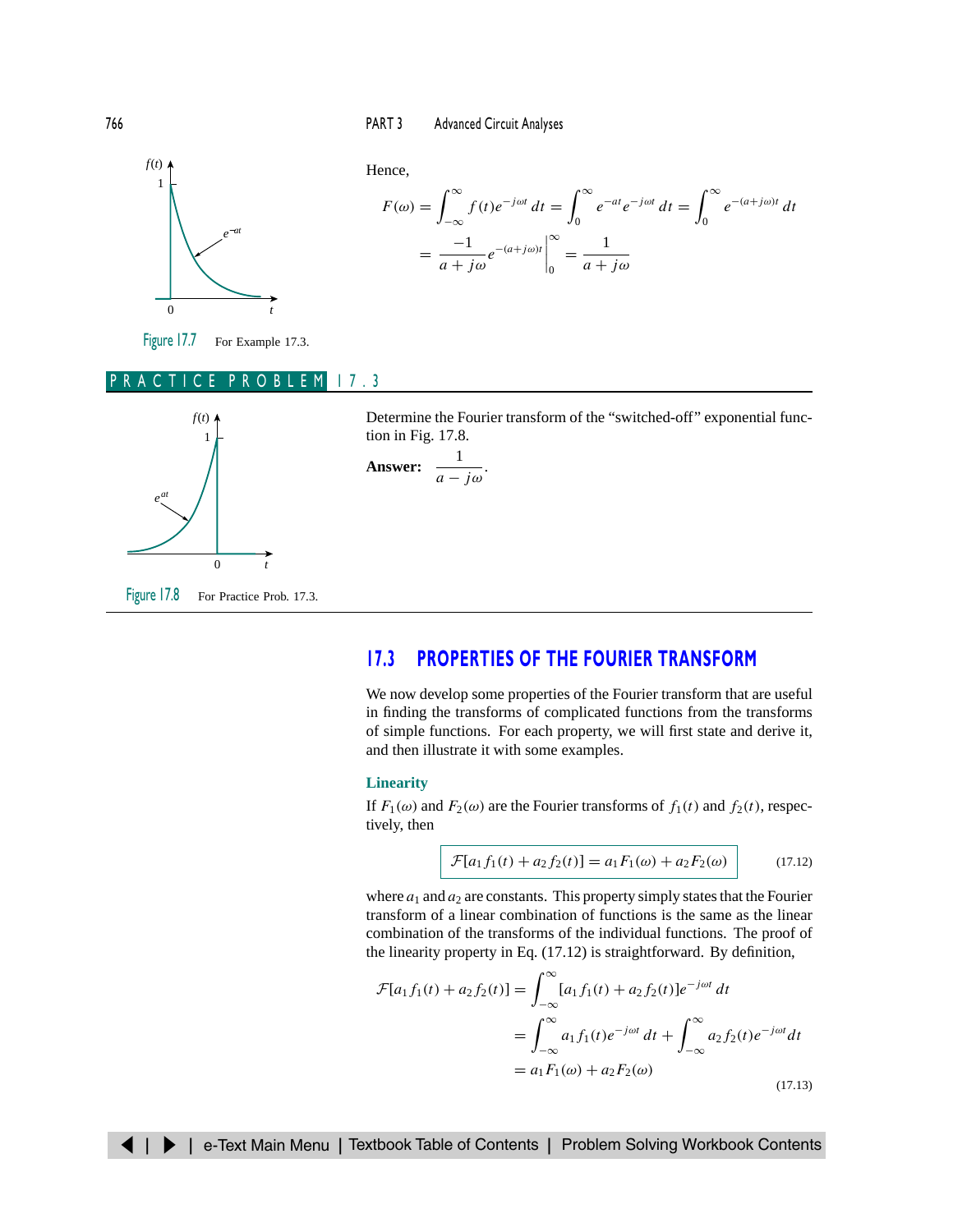For example,  $\sin \omega_0 t = \frac{1}{2j} (e^{j\omega_0 t} - e^{-j\omega_0 t})$ . Using the linearity property,

$$
F[\sin \omega_0 t] = \frac{1}{2j} [\mathcal{F}(e^{j\omega_0 t}) - \mathcal{F}(e^{-j\omega_0 t})]
$$
  
= 
$$
\frac{\pi}{j} [\delta(\omega - \omega_0) - \delta(\omega + \omega_0)]
$$
 (17.14)

#### **Time Scaling**

If  $F(\omega) = \mathcal{F}[f(t)]$ , then

$$
\mathcal{F}[f(at)] = \frac{1}{|a|} F\left(\frac{\omega}{a}\right)
$$
 (17.15)

where  $a$  is a constant. Equation  $(17.15)$  shows that time expansion  $(|a| > 1)$  corresponds to frequency compression, or conversely, time compression  $(|a| < 1)$  implies frequency expansion. The proof of the time-scaling property proceeds as follows.

$$
\mathcal{F}[f(at)] = \int_{-\infty}^{\infty} f(at)e^{-j\omega t} dt
$$
 (17.16)

If we let  $x = at$ , so that  $dx = a dt$ , then

$$
\mathcal{F}[f(at)] = \int_{-\infty}^{\infty} f(x)e^{-j\omega x/a} \frac{dx}{a} = \frac{1}{a}F\left(\frac{\omega}{a}\right)
$$
 (17.17)

For example, for the rectangular pulse  $p(t)$  in Example 17.2,

$$
\mathcal{F}[p(t)] = A\tau \text{ sinc } \frac{\omega \tau}{2}
$$
 (17.18a)

Using Eq. (17.15),

$$
\mathcal{F}[p(2t)] = \frac{A\tau}{2} \operatorname{sinc} \frac{\omega\tau}{4}
$$
 (17.18b)

It may be helpful to plot  $p(t)$  and  $p(2t)$  and their Fourier transforms. Since

$$
p(t) = \begin{cases} A, & -\frac{\tau}{2} < t < \frac{\tau}{2} \\ 0, & \text{otherwise} \end{cases}
$$
 (17.19a)

then replacing every *t* with 2*t* gives

$$
p(2t) = \begin{cases} A, & -\frac{\tau}{2} < 2t < \frac{\tau}{2} \\ 0, & \text{otherwise} \end{cases} = \begin{cases} A, & -\frac{\tau}{4} < t < \frac{\tau}{4} \\ 0, & \text{otherwise} \end{cases} \tag{17.19b}
$$

showing that  $p(2t)$  is time compressed, as shown in Fig. 17.9(b). To plot both Fourier transforms in Eq. (17.18), we recall that the sinc function has zeros when its argument is  $n\pi$ , where *n* is an integer. Hence, for the transform of  $p(t)$  in Eq. (17.18a),  $\omega \tau/2 = 2\pi f \tau/2 = n\pi \rightarrow f = n/\tau$ , and for the transform of  $p(2t)$  in Eq. (17.18b),  $\omega \tau/4 = 2\pi f \tau/4 =$  $n\pi \rightarrow f = 2n/\tau$ . The plots of the Fourier transforms are shown in Fig. 17.9, which shows that time compression corresponds with frequency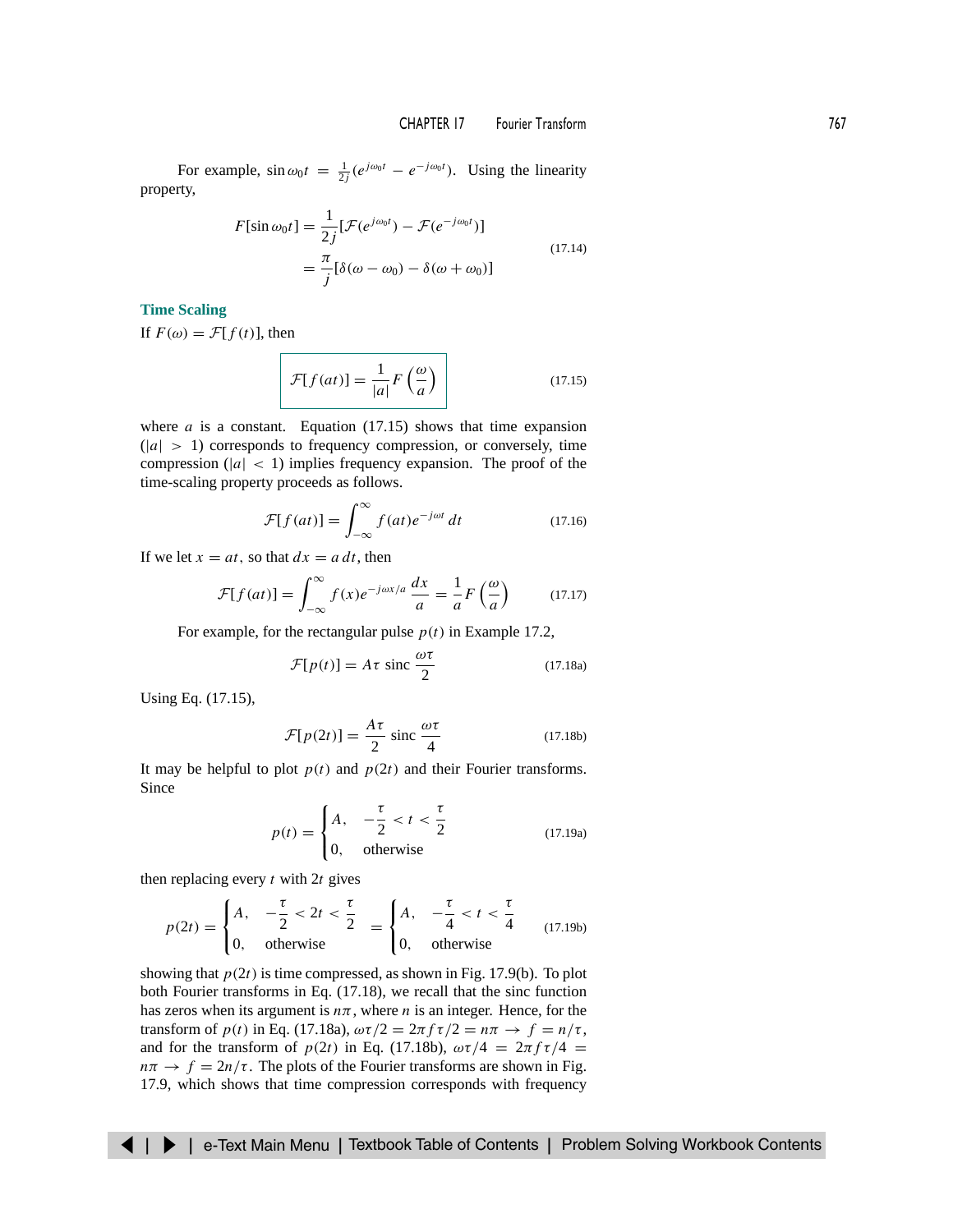expansion. We should expect this intuitively, because when the signal is squashed in time, we expect it to change more rapidly, thereby causing higher-frequency components to exist.





Figure 17.9 The effect of time scaling: (a) transform of the pulse, (b) time compression of the pulse causes frequency expansion.

## **Time Shifting**

If  $F(\omega) = \mathcal{F}[f(t)]$ , then

$$
\mathcal{F}[f(t-t_0)] = e^{-j\omega t_0} F(\omega)
$$
 (17.20)

that is, a delay in the time domain corresponds to a phase shift in the frequency domain. To derive the time shifting property, we note that

$$
\mathcal{F}[f(t-t_0)] = \int_{-\infty}^{\infty} f(t-t_0)e^{-j\omega t} dt
$$
 (17.21)

If we let  $x = t - t_0$  so that  $dx = dt$  and  $t = x + t_0$ , then

$$
\mathcal{F}[f(t-t_0)] = \int_{-\infty}^{\infty} f(x)e^{-j\omega(x+t_0)} dx
$$
  
=  $e^{-j\omega t_0} \int_{-\infty}^{\infty} f(x)e^{-j\omega x} dx = e^{-j\omega t_0} F(\omega)$  (17.22)

Similarly,  $\mathcal{F}[f(t + t_0)] = e^{j\omega t_0} F(\omega)$ . For example, from Example 17.3,

 $\mathcal{F}[e^{-at}u(t)] = \frac{1}{a + j\omega}$  (17.23)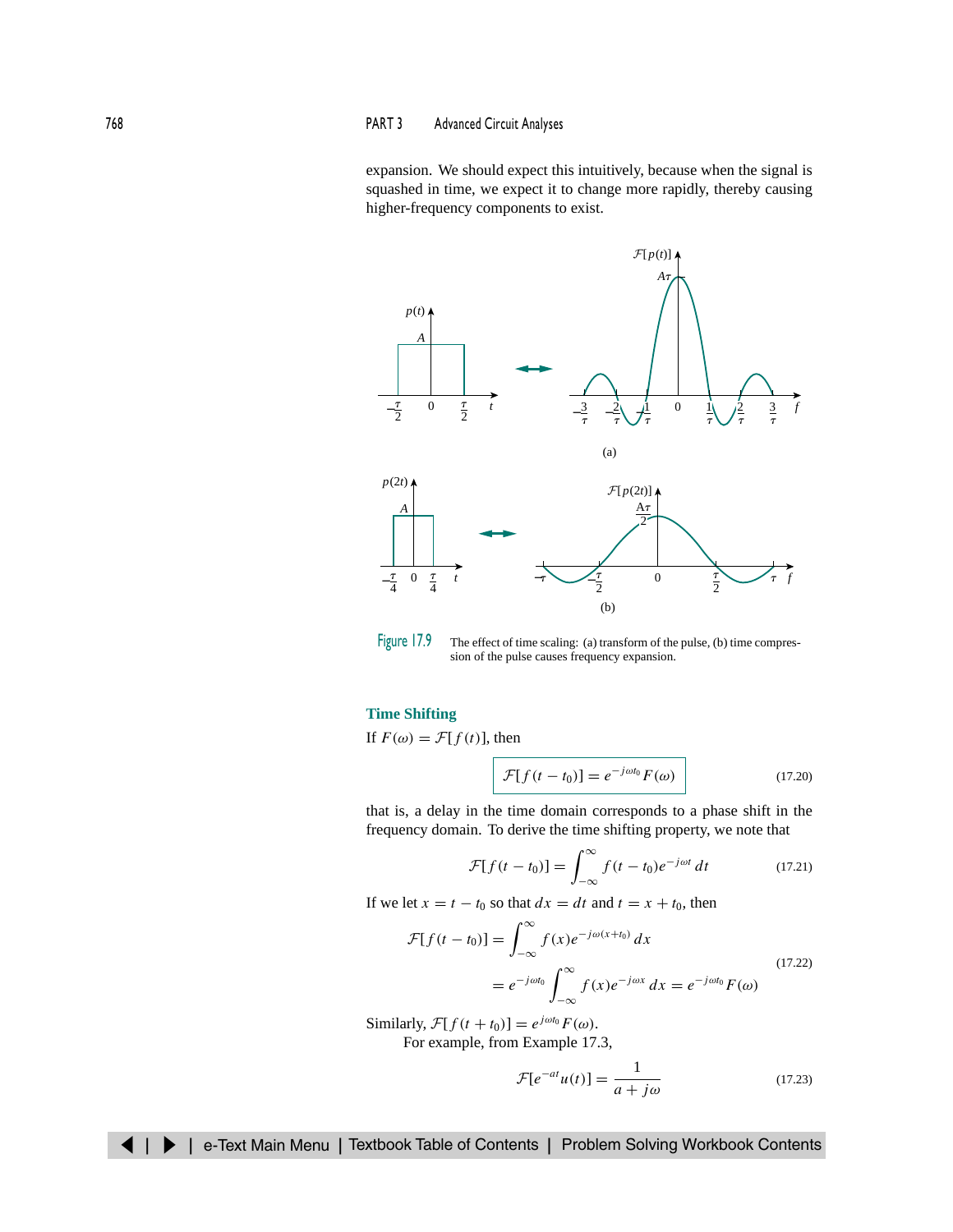The transform of  $f(t) = e^{-(t-2)}u(t-2)$  is

$$
F(\omega) = \mathcal{F}[e^{-(t-2)}u(t-2)] = \frac{e^{-j2\omega}}{1+j\omega}
$$
 (17.24)

#### **Frequency Shifting (or Amplitude Modulation)**

This property states that if  $F(\omega) = \mathcal{F}[f(t)]$ , then

$$
\mathcal{F}[f(t)e^{j\omega_0 t}] = F(\omega - \omega_0)
$$
 (17.25)

meaning, a frequency shift in the frequency domain adds a phase shift to the time function. By definition,

$$
\mathcal{F}[f(t)e^{j\omega_0 t}] = \int_{-\infty}^{\infty} f(t)e^{j\omega_0 t}e^{-j\omega t} dt
$$
  
= 
$$
\int_{-\infty}^{\infty} f(t)e^{-j(\omega-\omega_0)t} dt = F(\omega - \omega_0)
$$
 (17.26)

For example,  $\cos \omega_0 t = \frac{1}{2} (e^{j\omega_0 t} + e^{-j\omega_0 t})$ . Using the property in Eq. (17.25),

$$
\mathcal{F}[f(t)\cos\omega_0 t] = \frac{1}{2}\mathcal{F}[f(t)e^{j\omega_0 t}] + \frac{1}{2}\mathcal{F}[f(t)e^{-j\omega_0 t}]
$$

$$
= \frac{1}{2}F(\omega - \omega_0) + \frac{1}{2}F(\omega + \omega_0)
$$
(17.27)

This is an important result in modulation where frequency components of a signal are shifted. If, for example, the amplitude spectrum of  $f(t)$  is as shown in Fig. 17.10(a), then the amplitude spectrum of  $f(t) \cos \omega_0 t$  will be as shown in Fig. 17.10(b). We will elaborate on amplitude modulation in Section 17.7.1.



Figure 17.10 Amplitude spectra of: (a) signal *f (t)*, (b) modulated signal *f (t)* cos *ωt*.

#### **Time Differentiation**

Given that  $F(\omega) = \mathcal{F}[f(t)]$ , then

$$
\mathcal{F}[f'(t)] = j\omega F(\omega)
$$
 (17.28)

In other words, the transform of the derivative of  $f(t)$  is obtained by multiplying the transform of  $f(t)$  by  $j\omega$ . By definition,

$$
f(t) = \mathcal{F}^{-1}[F(\omega)] = \frac{1}{2\pi} \int_{-\infty}^{\infty} F(\omega)e^{j\omega t} d\omega \qquad (17.29)
$$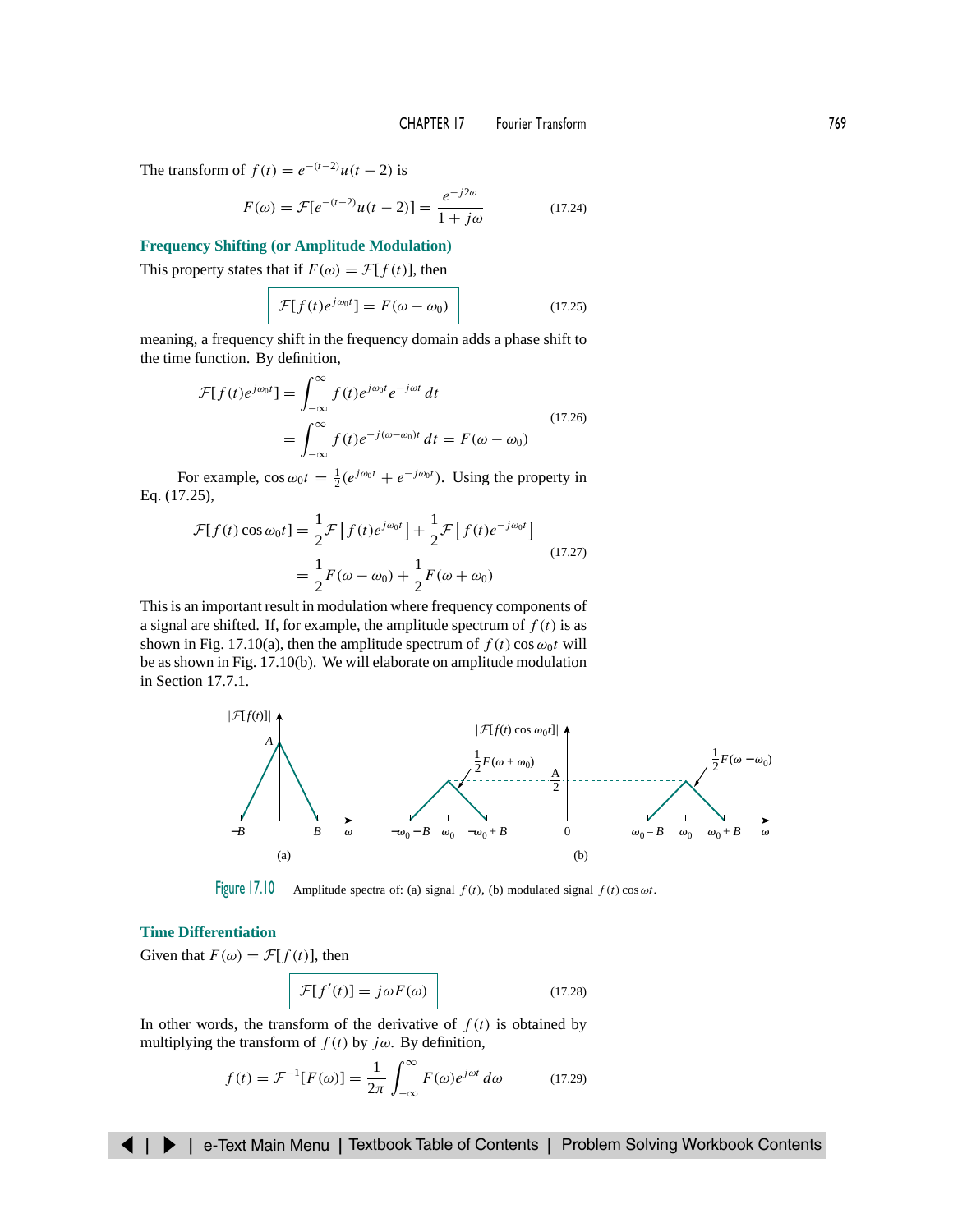Taking the derivative of both sides with respect to *t* gives

$$
f'(t) = \frac{j\omega}{2\pi} \int_{-\infty}^{\infty} F(\omega)e^{j\omega t} d\omega = j\omega \mathcal{F}^{-1}[F(\omega)]
$$

$$
\mathcal{F}[f'(t)] = j\omega F(\omega) \tag{17.30}
$$

Repeated applications of Eq. (17.30) give

$$
\mathcal{F}[f^{(n)}(t)] = (j\omega)^n F(\omega)
$$
 (17.31)

For example, if  $f(t) = e^{-at}$ , then

$$
f'(t) = -ae^{-at} = -af(t)
$$
 (17.32)

Taking the Fourier transforms of the first and last terms, we obtain

$$
j\omega F(\omega) = -aF(\omega)
$$
  $\implies$   $F(\omega) = \frac{1}{a + j\omega}$  (17.33)

which agrees with the result in Example 17.3.

#### **Time Integration**

or

Given that  $F(\omega) = \mathcal{F}[f(t)]$ , then

$$
\mathcal{F}\left[\int_{-\infty}^{t} f(t) dt\right] = \frac{F(\omega)}{j\omega} + \pi F(0)\delta(\omega)
$$
 (17.34)

that is, the transform of the integral of  $f(t)$  is obtained by dividing the transform of  $f(t)$  by  $j\omega$  and adding the result to the impulse term that reflects the dc component  $F(0)$ . Someone might ask, "How do we know that when we take the Fourier transform for time integration, we should integrate over the interval  $[-\infty, t]$  and not  $[-\infty, \infty]$ ?" When we integrate over [−∞*,*∞], the result does not depend on time anymore, and the Fourier transform of a constant is what we will eventually get. But when we integrate over  $[-\infty, t]$ , we get the integral of the function from the past to time *t*, so that the result depends on *t* and we can take the Fourier transform of that.

If  $\omega$  is replaced by 0 in Eq. (17.8),

$$
F(0) = \int_{-\infty}^{\infty} f(t) dt
$$
 (17.35)

indicating that the dc component is zero when the integral of  $f(t)$  over all time vanishes. The proof of the time integration in Eq. (17.34) will be given later when we consider the convolution property.

For example, we know that  $\mathcal{F}[\delta(t)] = 1$  and that integrating the impulse function gives the unit step function [see Eq. (7.39a)]. By applying the property in Eq. (17.34), we obtain the Fourier transform of the unit step function as

$$
\mathcal{F}[u(t)] = \mathcal{F}\left[\int_{-\infty}^{t} \delta(t) dt\right] = \frac{1}{j\omega} + \pi \delta(\omega) \quad (17.36)
$$

**Reversal**

If 
$$
F(\omega) = \mathcal{F}[f(t)]
$$
, then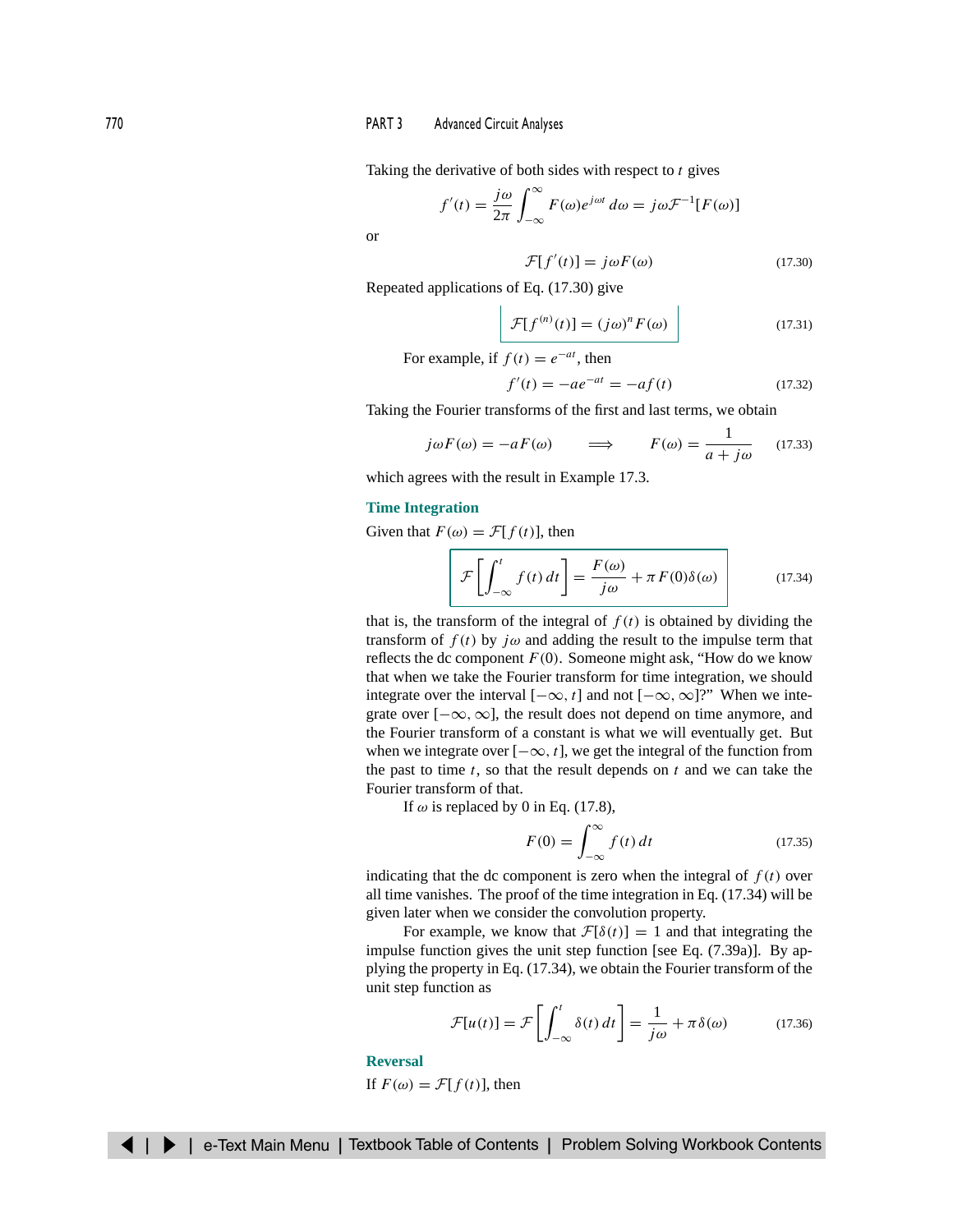$$
\mathcal{F}[f(-t)] = F(-\omega) = F^*(\omega)
$$
 (17.37)

where the asterisk denotes the complex conjugate. This property states that reversing  $f(t)$  about the time axis reverses  $F(\omega)$  about the frequency axis. This may be regarded as a special case of time scaling for which  $a = -1$  in Eq. (17.15).

#### **Duality**

This property states that if  $F(\omega)$  is the Fourier transform of  $f(t)$ , then the Fourier transform of  $F(t)$  is  $2\pi f(-\omega)$ ; we write

$$
\mathcal{F}[f(t)] = F(\omega) \qquad \Longrightarrow \qquad \mathcal{F}[F(t)] = 2\pi f(-\omega) \qquad (17.38)
$$

This expresses the symmetry property of the Fourier transform. To derive this property, we recall that

$$
f(t) = \mathcal{F}^{-1}[F(\omega)] = \frac{1}{2\pi} \int_{-\infty}^{\infty} F(\omega)e^{j\omega t} d\omega
$$

or

$$
2\pi f(t) = \int_{-\infty}^{\infty} F(\omega)e^{j\omega t} d\omega
$$
 (17.39)

Replacing *t* by −*t* gives

$$
2\pi f(-t) = \int_{-\infty}^{\infty} F(\omega) e^{-j\omega t} d\omega
$$

If we interchange *t* and *ω*, we obtain

$$
2\pi f(-\omega) = \int_{-\infty}^{\infty} F(t)e^{-j\omega t} dt = \mathcal{F}[F(t)] \qquad (17.40)
$$

as expected.

For example, if  $f(t) = e^{-|t|}$ , then

$$
F(\omega) = \frac{2}{\omega^2 + 1} \tag{17.41}
$$

By the duality property, the Fourier transform of  $F(t) = 2/(t^2 + 1)$  is

$$
2\pi f(\omega) = 2\pi e^{-|\omega|} \tag{17.42}
$$

Figure 17.11 shows another example of the duality property. It illustrates the fact that if  $f(t) = \delta(t)$  so that  $F(\omega) = 1$ , as in Fig. 17.11(a), then the Fourier transform of  $F(t) = 1$  is  $2\pi f(\omega) = 2\pi \delta(\omega)$  as shown in Fig. 17.11(b).

#### **Convolution**

Recall from Chapter 15 that if  $x(t)$  is the input excitation to a circuit with an impulse function of  $h(t)$ , then the output response  $y(t)$  is given by the convolution integral

$$
y(t) = h(t) * x(t) = \int_{-\infty}^{\infty} h(\lambda) x(t - \lambda) d\lambda
$$
 (17.43)

Since *f* (*t*) is the sum of the signals in Figs. 17.7 and 17.8, *F*(*ω*) is the sum of the results in Example 17.3 and Practice Prob. 17.3.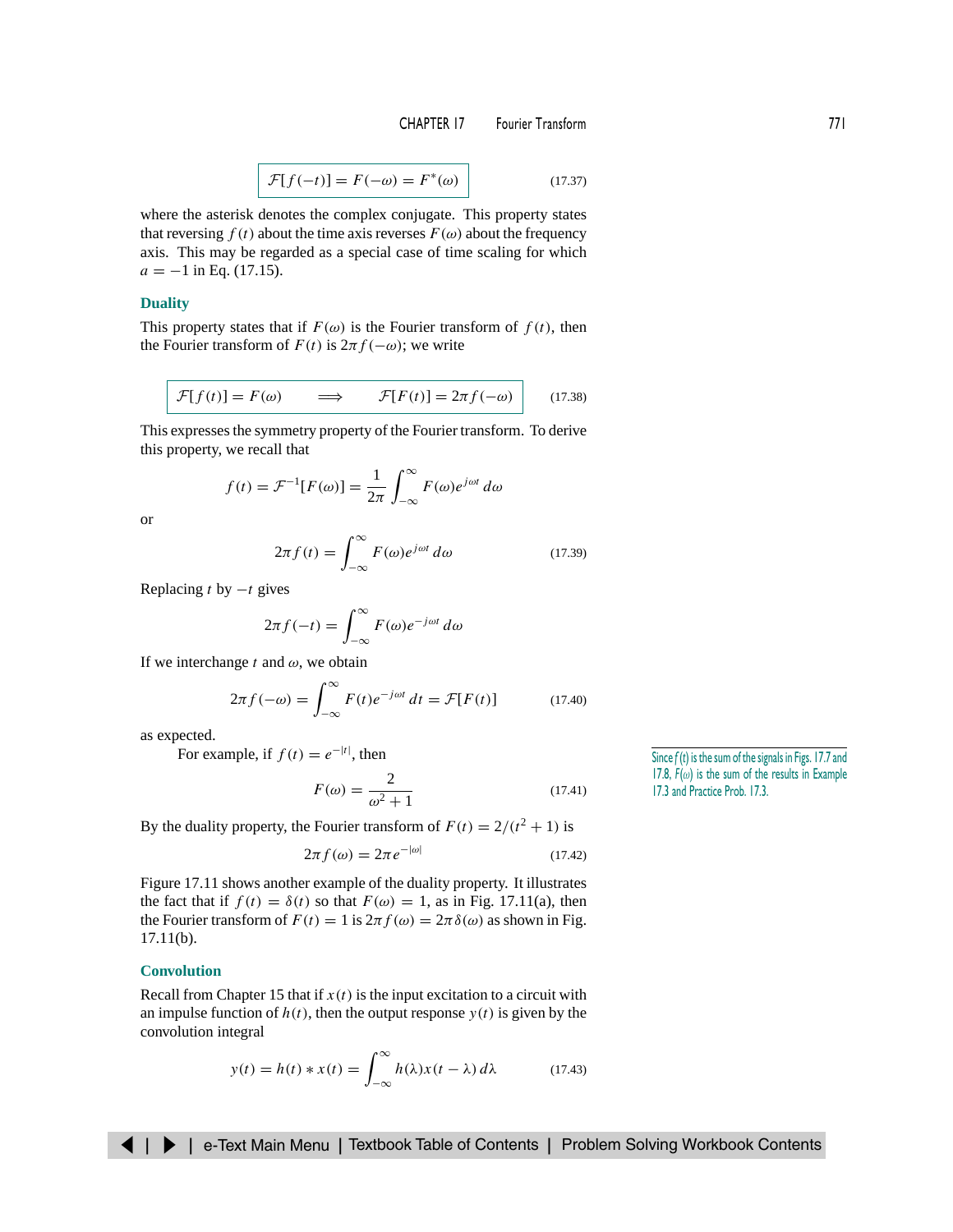

Figure 17.11 A typical illustration of the duality property of the Fourier transform: (a) transform of impulse, (b) transform of unit dc level.

If  $X(\omega)$ ,  $H(\omega)$ , and  $Y(\omega)$  are the Fourier transforms of  $x(t)$ ,  $h(t)$ , and  $y(t)$ , respectively, then

$$
Y(\omega) = \mathcal{F}[h(t) * x(t)] = H(\omega)X(\omega)
$$
 (17.44)

which indicates that convolution in the time domain corresponds with multiplication in the frequency domain.

To derive the convolution property, we take the Fourier transform of both sides of Eq. (17.43) to get

$$
Y(\omega) = \int_{-\infty}^{\infty} \left[ \int_{-\infty}^{\infty} h(\lambda) x(t - \lambda) d\lambda \right] e^{-j\omega t} dt \qquad (17.45)
$$

Exchanging the order of integration and factoring  $h(\lambda)$ , which does not depend on *t*, we have

$$
Y(\omega) = \int_{-\infty}^{\infty} h(\lambda) \left[ \int_{-\infty}^{\infty} x(t - \lambda) e^{-j\omega t} dt \right] d\lambda
$$

For the integral within the brackets, let  $\tau = t - \lambda$  so that  $t = \tau + \lambda$  and  $dt = d\tau$ . Then,

$$
Y(\omega) = \int_{-\infty}^{\infty} h(\lambda) \left[ \int_{-\infty}^{\infty} x(\tau) e^{-j\omega(\tau+\lambda)} d\tau \right] d\lambda
$$
  
= 
$$
\int_{-\infty}^{\infty} h(\lambda) e^{-j\omega\lambda} d\lambda \int_{-\infty}^{\infty} x(\tau) e^{-j\omega\tau} d\tau = H(\omega) X(\omega)
$$
 (17.46)

as expected. This result expands the phasor method beyond what was The important relationship in Eq.  $(17.46)$  is the done with the Fourier series in the previous chapter.

To illustrate the convolution property, suppose both  $h(t)$  and  $x(t)$ are identical rectangular pulses, as shown in Fig. 17.12(a) and 17.12(b). We recall from Example 17.2 and Fig. 17.5 that the Fourier transforms of the rectangular pulses are sinc functions, as shown in Fig. 17.12(c) and 17.12(d). According to the convolution property, the product of the sinc functions should give us the convolution of the rectangular pulses in the time domain. Thus, the convolution of the pulses in Fig. 17.12(e) and the product of the sinc functions in Fig. 17.12(f) form a Fourier pair.

In view of the duality property, we expect that if convolution in the time domain corresponds with multiplication in the frequency domain, then multiplication in the time domain should have a correspondence in the frequency domain. This happens to be the case. If  $f(t) = f_1(t) f_2(t)$ ,

key reason for using the Fourier transform in the analysis of linear systems.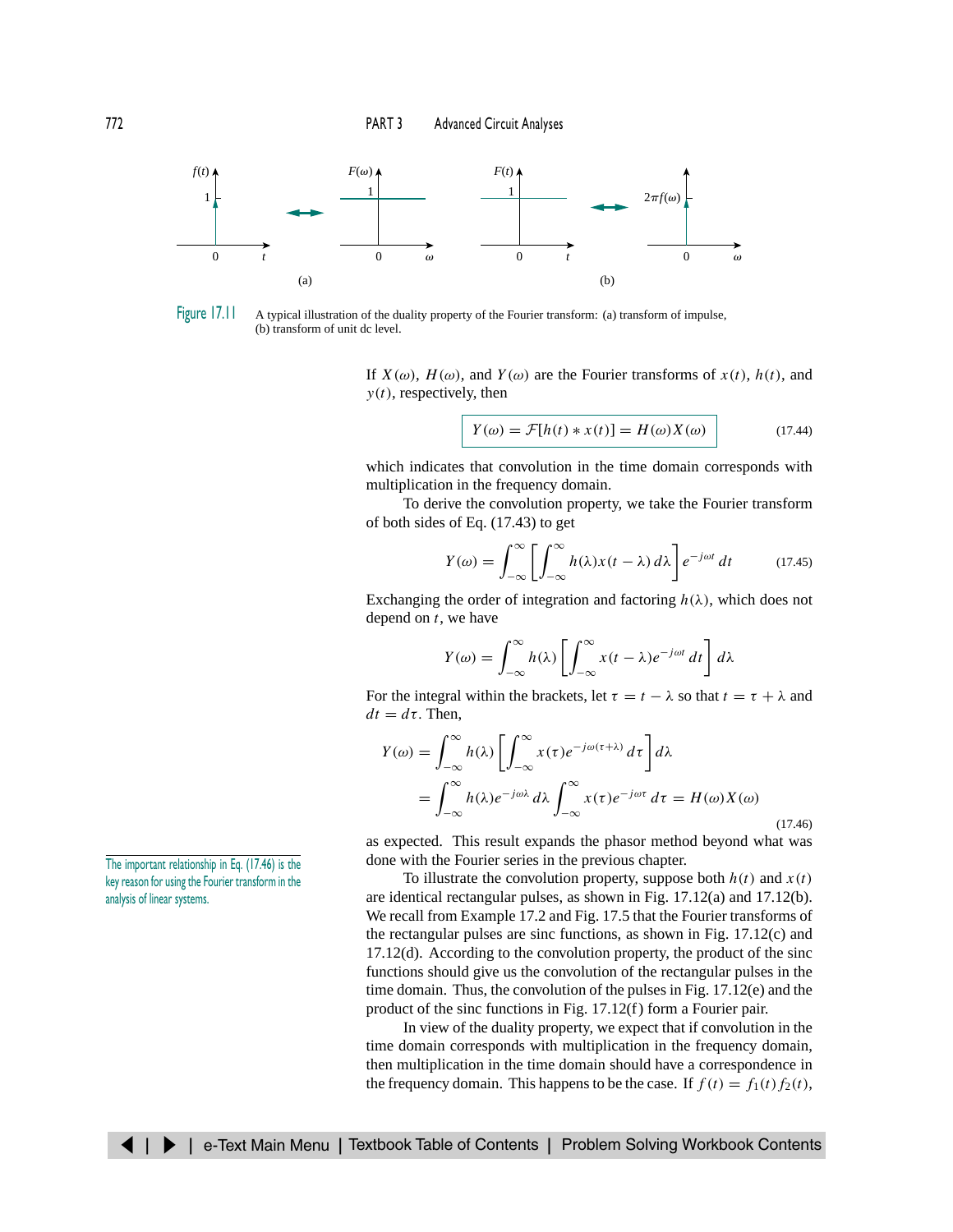



Figure 17.12 Graphical illustration of the convolution property. *(Source: E. O. Brigham, The Fast Fourier Transform [Englewood Cliffs, NJ: Prentice Hall, 1974], p. 60.)*

then

$$
F(\omega) = \mathcal{F}[f_1(t)f_2(t)] = \frac{1}{2\pi}F_1(\omega) * F_2(\omega)
$$
 (17.47)

or

$$
F(\omega) = \frac{1}{2\pi} \int_{-\infty}^{\infty} F_1(\lambda) F_2(\omega - \lambda) d\lambda
$$
 (17.48)

which is convolution in the frequency domain. The proof of Eq. (17.48) readily follows from the duality property in Eq. (17.38).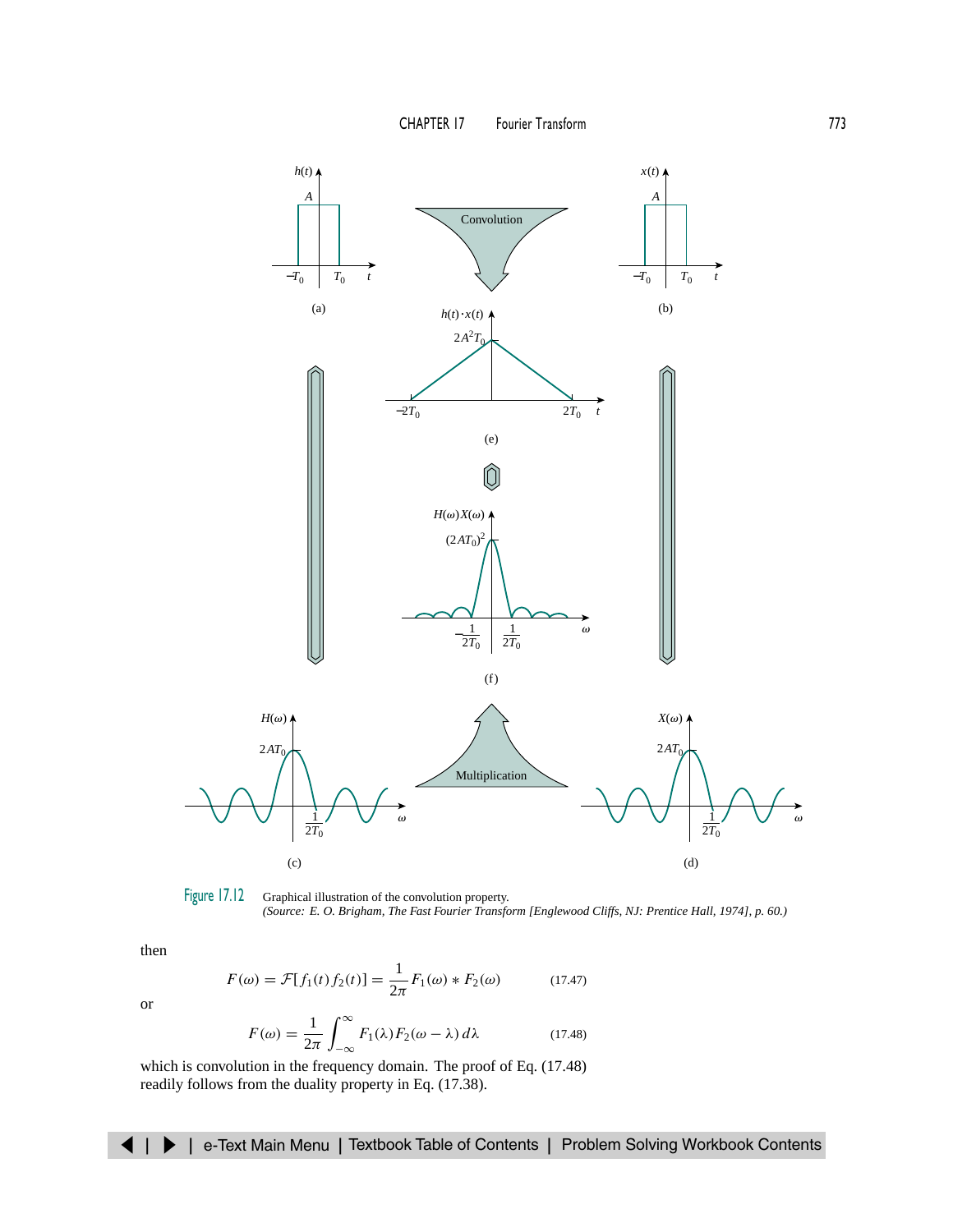Let us now derive the time integration property in Eq. (17.34). If we replace  $x(t)$  with the unit step function  $u(t)$  and  $h(t)$  with  $f(t)$  in Eq. (17.43), then

$$
\int_{-\infty}^{\infty} f(\lambda)u(t-\lambda) d\lambda = f(t) * u(t)
$$
 (17.49)

But by the definition of the unit step function,

$$
u(t - \lambda) = \begin{cases} 1, & t - \lambda > 0 \\ 0, & t - \lambda > 0 \end{cases}
$$

We can write this as

$$
u(t - \lambda) = \begin{cases} 1, & \lambda < t \\ 0, & \lambda > t \end{cases}
$$

Substituting this into Eq. (17.49) makes the interval of integration change from  $[-\infty, \infty]$  to  $[-\infty, t]$ , and thus Eq. (17.49) becomes

$$
\int_{-\infty}^{t} f(\lambda) d\lambda = u(t) * f(t)
$$

Taking the Fourier transform of both sides yields

$$
\mathcal{F}\left[\int_{-\infty}^{t} f(\lambda) d\lambda\right] = U(\omega) F(\omega)
$$
\n(17.50)

But from Eq. (17.36), the Fourier transform of the unit step function is

$$
U(\omega) = \frac{1}{j\omega} + \pi \delta(\omega)
$$

Substituting this into Eq. (17.50) gives

$$
\mathcal{F}\left[\int_{-\infty}^{t} f(\lambda) d\lambda\right] = \left(\frac{1}{j\omega} + \pi \delta(\omega)\right) F(\omega)
$$

$$
= \frac{F(\omega)}{j\omega} + \pi F(0) \delta(\omega)
$$
(17.51)

which is the time integration property of Eq. (17.34). Note that in Eq. (17.51),  $F(\omega)\delta(\omega) = F(0)\delta(\omega)$ , since  $\delta(\omega)$  is only nonzero at  $\omega = 0$ .

Table 17.1 lists these properties of the Fourier transform. Table 17.2 presents the transform pairs of some common functions. Note the similarities between these tables and Tables 15.1 and 15.2.

| TABLE 17.1      | Properties of the Fourier transform. |                                                      |  |  |  |
|-----------------|--------------------------------------|------------------------------------------------------|--|--|--|
| Property        | f(t)                                 | $F(\omega)$                                          |  |  |  |
| Linearity       | $a_1 f_1(t) + a_2 f_2(t)$            | $a_1F_1(\omega)+a_2F_2(\omega)$                      |  |  |  |
| Scaling         | f(at)                                | $\frac{1}{ a }F\left(\frac{\omega}{a}\right)$        |  |  |  |
| Time shift      | $f(t-a)u(t-a)$                       | $e^{-j\omega a}F(\omega)$                            |  |  |  |
| Frequency shift | $e^{j\omega_0 t} f(t)$               | $F(\omega - \omega_0)$                               |  |  |  |
| Modulation      | $cos(\omega_0 t) f(t)$               | $\frac{1}{2}[F(\omega+\omega_0)+F(\omega-\omega_0)]$ |  |  |  |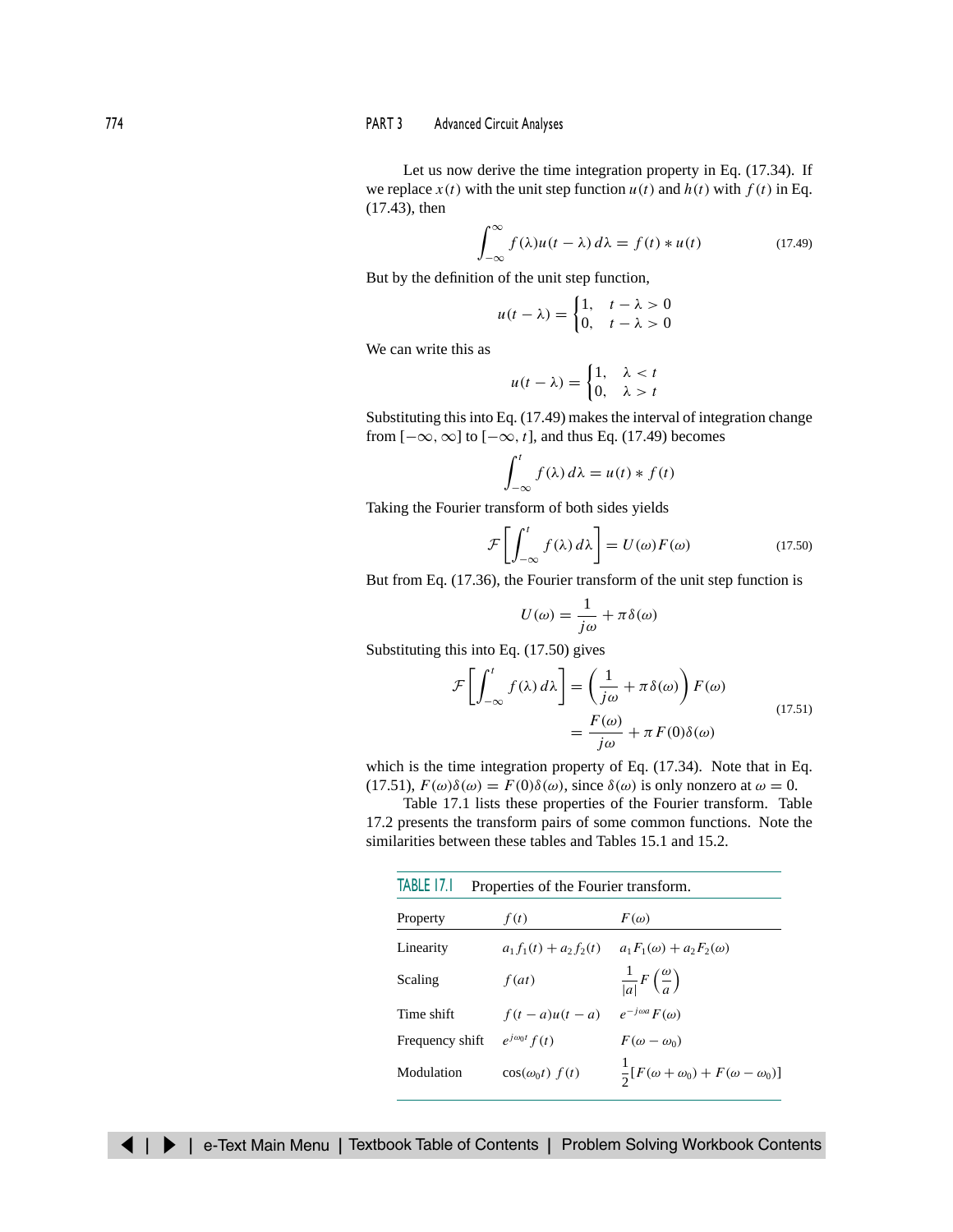| <b>TABLE 17.1</b><br>(continued) |                                   |                                                       |  |
|----------------------------------|-----------------------------------|-------------------------------------------------------|--|
| Property                         | f(t)                              | $F(\omega)$                                           |  |
| Time differentiation             | $\mathfrak{df}$<br>$\frac{d}{dt}$ | $i\omega F(\omega)$                                   |  |
|                                  | $\frac{d^n f}{dt^n}$              | $(j\omega)^n F(\omega)$                               |  |
| Time integration                 | $\int_0^t f(t) dt$                | $\frac{F(\omega)}{i\omega} + \pi F(0) \delta(\omega)$ |  |
| Frequency differentiation        | $t^n f(t)$                        | $(j)^n \frac{d^n}{d\omega^n} F(\omega)$               |  |
| Reversal                         | $f(-t)$                           | $F(-\omega)$ or $F^*(\omega)$                         |  |
| Duality                          | F(t)                              | $2\pi f(-\omega)$                                     |  |
| Convolution in t                 | $f_1(t) * f_1(t)$                 | $F_1(\omega)F_2(\omega)$                              |  |
| Convolution in $\omega$          | $f_1(t) f_1(t)$                   | $\frac{1}{2\pi}F_1(\omega) * F_2(\omega)$             |  |

| TABLE 17.2 Fourier transform pairs. |                                                         |  |  |  |
|-------------------------------------|---------------------------------------------------------|--|--|--|
| f(t)                                | $F(\omega)$                                             |  |  |  |
| $\delta(t)$                         | 1                                                       |  |  |  |
| 1                                   | $2\pi\delta(\omega)$                                    |  |  |  |
| u(t)                                | $\pi \delta(\omega) + \frac{1}{j\omega}$                |  |  |  |
| $u(t+\tau)-u(t-\tau)$               | $2\frac{\sin \omega \tau}{\omega}$                      |  |  |  |
| t                                   | $\frac{-2}{\omega^2}$                                   |  |  |  |
| sgn(t)                              | $rac{2}{i\omega}$                                       |  |  |  |
| $e^{-at}u(t)$                       | $rac{1}{a+j\omega}$                                     |  |  |  |
| $e^{at}u(-t)$                       | $\frac{1}{a - j\omega}$                                 |  |  |  |
| $t^n e^{-at} u(t)$                  | $\frac{n!}{(a+j\omega)^{n+1}}$                          |  |  |  |
| $e^{-a t }$                         | 2a<br>$\overline{a^2+\omega^2}$                         |  |  |  |
| $e^{j\omega_0 t}$                   | $2\pi\delta(\omega-\omega_0)$                           |  |  |  |
| $\sin \omega_0 t$                   | $i\pi[\delta(\omega+\omega_0)-\delta(\omega-\omega_0)]$ |  |  |  |
| $\cos \omega_0 t$                   | $\pi[\delta(\omega+\omega_0)+\delta(\omega-\omega_0)]$  |  |  |  |
| $e^{-at}$ sin $\omega_0 t u(t)$     | $\frac{1}{(a+j\omega)^2+\omega_0^2}$                    |  |  |  |
| $e^{-at}$ cos $\omega_0 t u(t)$     | $\frac{a + j\omega}{(a + j\omega)^2 + \omega_0^2}$      |  |  |  |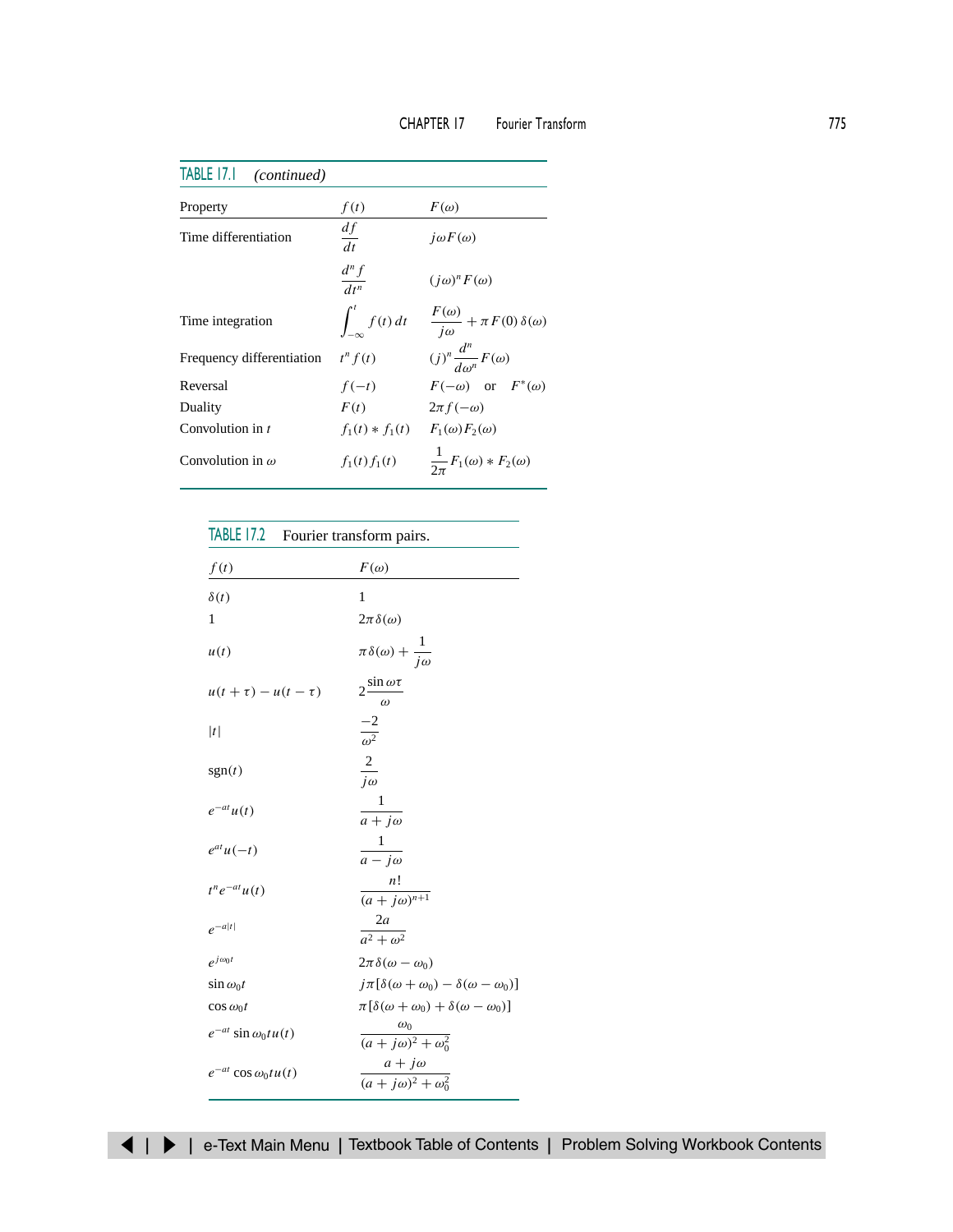

Figure 17.13 The signum function of Example 17.4.

Find the Fourier transforms of the following functions: (a) signum function sgn(*t*), shown in Fig. 17.13, (b) the double-sided exponential  $e^{-a|t|}$ , and *(c)* the sinc function  $(\sin t)/t$ .

## **Solution:**

(a) We can obtain the Fourier transform of the *signum* function in three ways. First, we can write the signum function in terms of the unit step function as

$$
sgn(t) = f(t) = u(t) - u(-t)
$$

But from Eq. (17.36),

$$
U(\omega) = \mathcal{F}[u(t)] = \pi \delta(\omega) + \frac{1}{j\omega}
$$

Applying this and the reversal property, we obtain

$$
\mathcal{F}[sgn(t)] = U(\omega) - U(-\omega)
$$
  
=  $\left(\pi \delta(\omega) + \frac{1}{j\omega}\right) - \left(\pi \delta(-\omega) + \frac{1}{-j\omega}\right) = \frac{2}{j\omega}$ 

Second, another way of writing the signum function in terms of the unit step function is

$$
f(t) = \text{sgn}(t) = -1 + 2u(t)
$$

Taking the Fourier transform of each term gives

$$
F(\omega) = -2\pi \delta(\omega) + 2\left(\pi \delta(\omega) + \frac{1}{j\omega}\right) = \frac{2}{j\omega}
$$

Third, we can take the derivative of the signum function in Fig. 17.13 and obtain

$$
f'(t) = 2\delta(t)
$$

Taking the transform of this,

$$
j\omega F(\omega) = 2
$$
  $\implies$   $F(\omega) = \frac{2}{j\omega}$ 

as obtained previously.

(b) The double-sided exponential can be expressed as

$$
f(t) = e^{-a|t|} = e^{-at}u(t) + e^{at}u(-t) = y(t) + y(-t)
$$

where  $y(t) = e^{-at}u(t)$  so that  $Y(\omega) = 1/(a+j\omega)$ . Applying the reversal property,

$$
\mathcal{F}[e^{-a|t|}] = Y(\omega) + Y(-\omega) = \left(\frac{1}{a+j\omega} + \frac{1}{a-j\omega}\right) = \frac{2a}{a^2 + \omega^2}
$$

(c) From Example 17.2,

$$
\mathcal{F}\left[u\left(t+\frac{\tau}{2}\right)-u\left(t-\frac{\tau}{2}\right)\right]=\tau\frac{\sin(\omega\tau/2)}{\omega\tau/2}=\tau\,\mathrm{sinc}\,\frac{\omega\tau}{2}
$$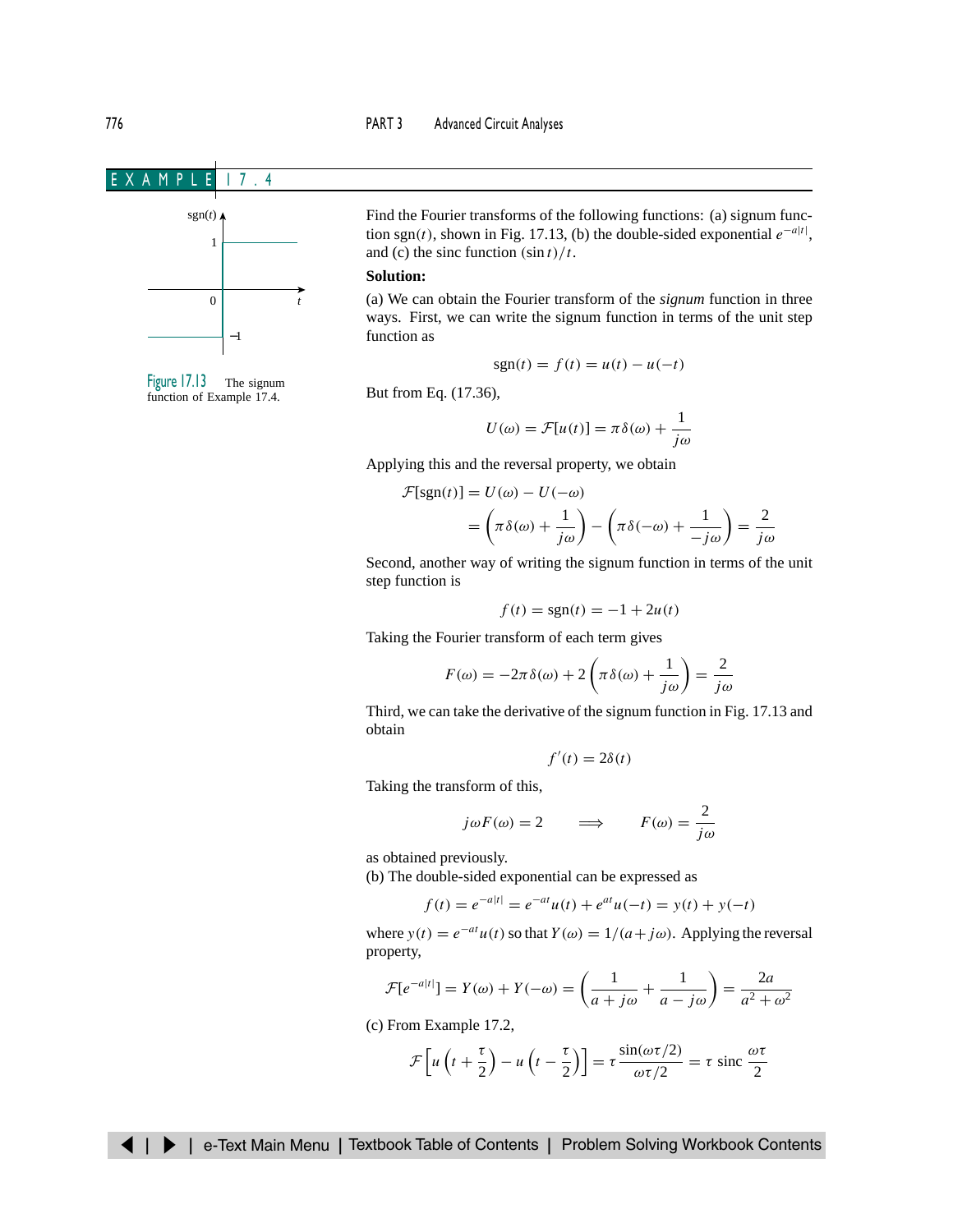Setting  $\tau/2 = 1$  gives

$$
\mathcal{F}[u(t+1) - u(t-1)] = 2\frac{\sin \omega}{\omega}
$$

Applying the duality property,

$$
\mathcal{F}\left[2\frac{\sin t}{t}\right] = 2\pi \left[U(\omega+1) - U(\omega-1)\right]
$$

or

$$
\mathcal{F}\left[\frac{\sin t}{t}\right] = \pi \left[U(\omega + 1) - U(\omega - 1)\right]
$$

## PRACTICE PROBLEM 17.4

Determine the Fourier transforms of these functions: (a) gate function  $g(t) = u(t) - u(t-1)$ , (b)  $f(t) = te^{-2t}u(t)$ , and (c) sawtooth pulse  $f(t) = 10t[u(t) - u(t-2)].$ **Answer:** (a)  $(1 - e^{-j\omega}) \left[ \pi \delta(\omega) + \frac{1}{j\omega} \right]$ , (b)  $\frac{1}{(2 + j\omega)^2}$ , (c)  $\frac{10(e^{-j2\omega} - 1)}{2}$  $\frac{1}{\omega^2}$  + 20*j <sup>ω</sup> <sup>e</sup>*−*j*2*<sup>ω</sup>*.

# EXAMPLE 17.5

Find the Fourier transform of the function in Fig. 17.14. *f*(*t*)

#### **Solution:**

The Fourier transform can be found directly using Eq. (17.8), but it is much easier to find it using the derivative property. We can express the function as

$$
f(t) = \begin{cases} 1+t, & -1 < t < 0 \\ 1-t, & 0 < t < 1 \end{cases}
$$

Its first derivative is shown in Fig.  $17.15(a)$  and is given by

$$
f'(t) = \begin{cases} 1, & -1 < t < 0 \\ -1, & 0 < t < 1 \end{cases}
$$



Figure 17.15 First and second derivatives of *f (t)* in Fig. 17.14; for Example 17.5.



Figure 17.14 For Example 17.5.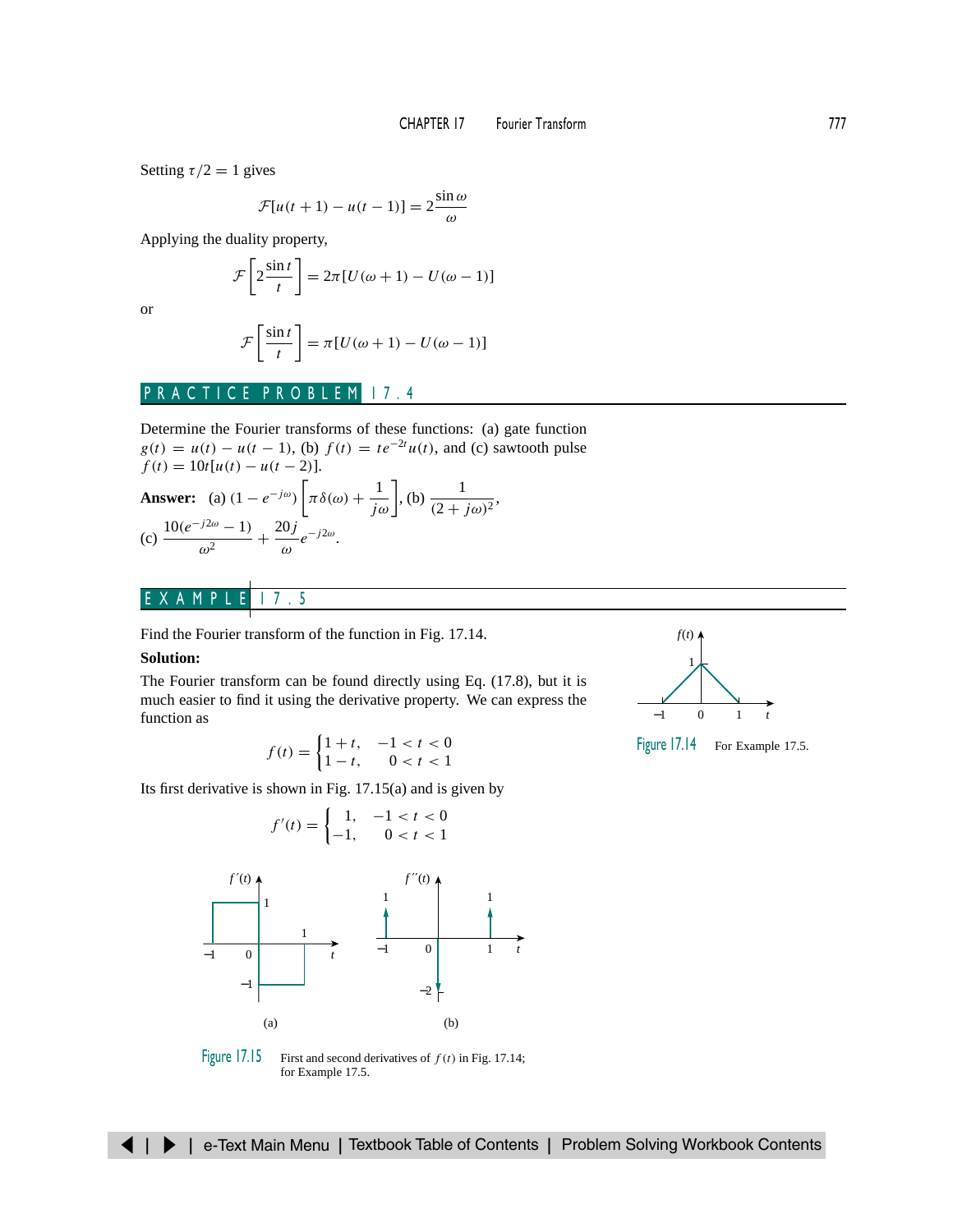Its second derivative is in Fig. 17.15(b) and is given by

$$
f''(t) = \delta(t + 1) - 2\delta(t) + \delta(t - 1)
$$

Taking the Fourier transform of both sides,

$$
(j\omega)^{2} F(\omega) = e^{j\omega} - 2 + e^{-j\omega} = -2 + 2\cos\omega
$$

or

$$
F(\omega) = \frac{2(1 - \cos \omega)}{\omega^2}
$$

# PRACTICE PROBLEM 17.5



Determine the Fourier transform of the function in Fig. 17.16. **Answer:**  $(8 \cos 3\omega - 4 \cos 4\omega - 4 \cos 2\omega)/\omega^2$ .

Figure 17.16 For Practice Prob. 17.5.

EXAMPLE 17.6

Obtain the inverse Fourier transform of:

(a) 
$$
F(\omega) = \frac{10j\omega + 4}{(j\omega)^2 + 6j\omega + 8}
$$
 (b)  $G(\omega) = \frac{\omega^2 + 21}{\omega^2 + 9}$ 

#### **Solution:**

(a) To avoid complex algebra, we can replace  $j\omega$  with *s* for the moment. Using partial fraction expansion,

$$
F(s) = \frac{10s + 4}{s^2 + 6s + 8} = \frac{10s + 4}{(s + 4)(s + 2)} = \frac{A}{s + 4} + \frac{B}{s + 2}
$$

where

$$
A = (s+4)F(s)|_{s=-4} = \frac{10s+4}{(s+2)}|_{s=-4} = \frac{-36}{-2} = 18
$$
  

$$
B = (s+2)F(s)|_{s=-2} = \frac{10s+4}{(s+4)}|_{s=-2} = \frac{-16}{2} = -8
$$

Substituting  $A = 18$  and  $B = -8$  in  $F(s)$  and *s* with  $j\omega$  gives

$$
F(j\omega) = \frac{18}{j\omega + 4} + \frac{-8}{j\omega + 2}
$$

With the aid of Table 17.2, we obtain the inverse transform as

$$
f(t) = (18e^{-4t} - 8e^{-2t})u(t)
$$

(b) We simplify  $G(\omega)$  as

$$
G(\omega) = \frac{\omega^2 + 21}{\omega^2 + 9} = 1 + \frac{12}{\omega^2 + 9}
$$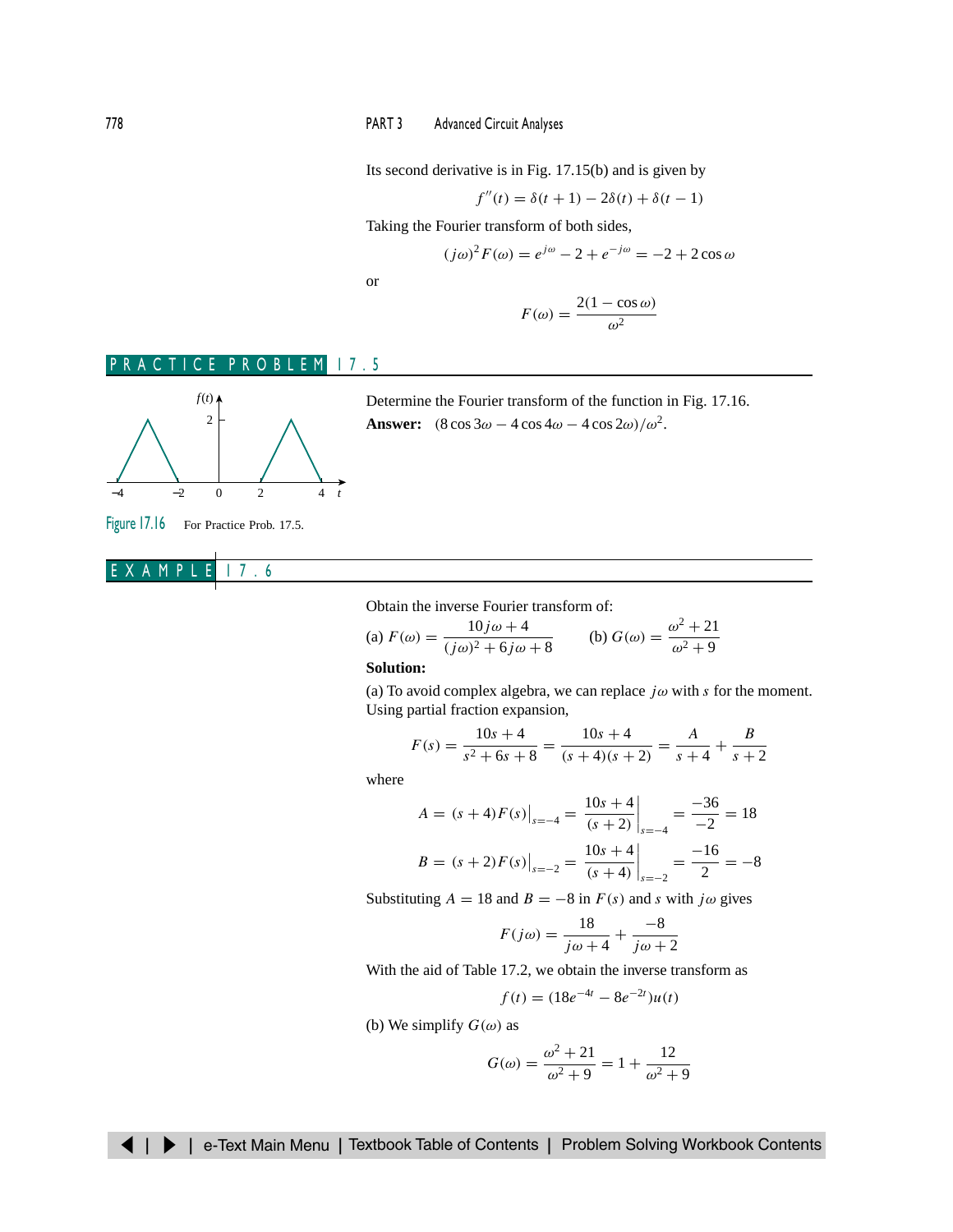With the aid of Table 17.2, the inverse transform is obtained as

$$
g(t) = \delta(t) + 2e^{-3|t|}
$$

## PRACTICE PROBLEM 17.6

Find the inverse Fourier transform of:

(a) 
$$
H(\omega) = \frac{6(3 + j2\omega)}{(1 + j\omega)(4 + j\omega)(2 + j\omega)}
$$
  
\n(b)  $Y(\omega) = \pi \delta(\omega) + \frac{1}{j\omega} + \frac{2(1 + j\omega)}{(1 + j\omega)^2 + 16}$   
\n**Answer:** (a)  $h(t) = (2e^{-t} + 3e^{-2t} - 5e^{-4t})u(t)$ ,  
\n(b)  $y(t) = (1 + 2e^{-t} \cos 4t)u(t)$ .

# **17.4 CIRCUIT [APPLICATIONS](#page-2-0)**

The Fourier transform generalizes the phasor technique to nonperiodic functions. Therefore, we apply Fourier transforms to circuits with nonsinusoidal excitations in exactly the same way we apply phasor techniques to circuits with sinusoidal excitations. Thus, Ohm's law is still valid:

$$
V(\omega) = Z(\omega)I(\omega) \tag{17.52}
$$

where  $V(\omega)$  and  $I(\omega)$  are the Fourier transforms of the voltage and current and  $Z(\omega)$  is the impedance. We get the same expressions for the impedances of resistors, inductors, and capacitors as in phasor analysis, namely,

$$
\begin{array}{ccc}\nR & \Longrightarrow & R \\
L & \Longrightarrow & j\omega L \\
C & \Longrightarrow & \frac{1}{j\omega C}\n\end{array}
$$
\n(17.53)

Once we transform the functions for the circuit elements into the frequency domain and take the Fourier transforms of the excitations, we can use circuit techniques such as voltage division, source transformation, mesh analysis, node analysis, or Thevenin's theorem, to find the unknown response (current or voltage). Finally, we take the inverse Fourier transform to obtain the response in the time domain.

Although the Fourier transform method produces a response that exists for −∞ *<t<* ∞, Fourier analysis cannot handle circuits with initial conditions.

The transfer function is again defined as the ratio of the output response  $Y(\omega)$  to the input excitation  $X(\omega)$ , that is,

$$
H(\omega) = \frac{Y(\omega)}{X(\omega)}
$$
 (17.54)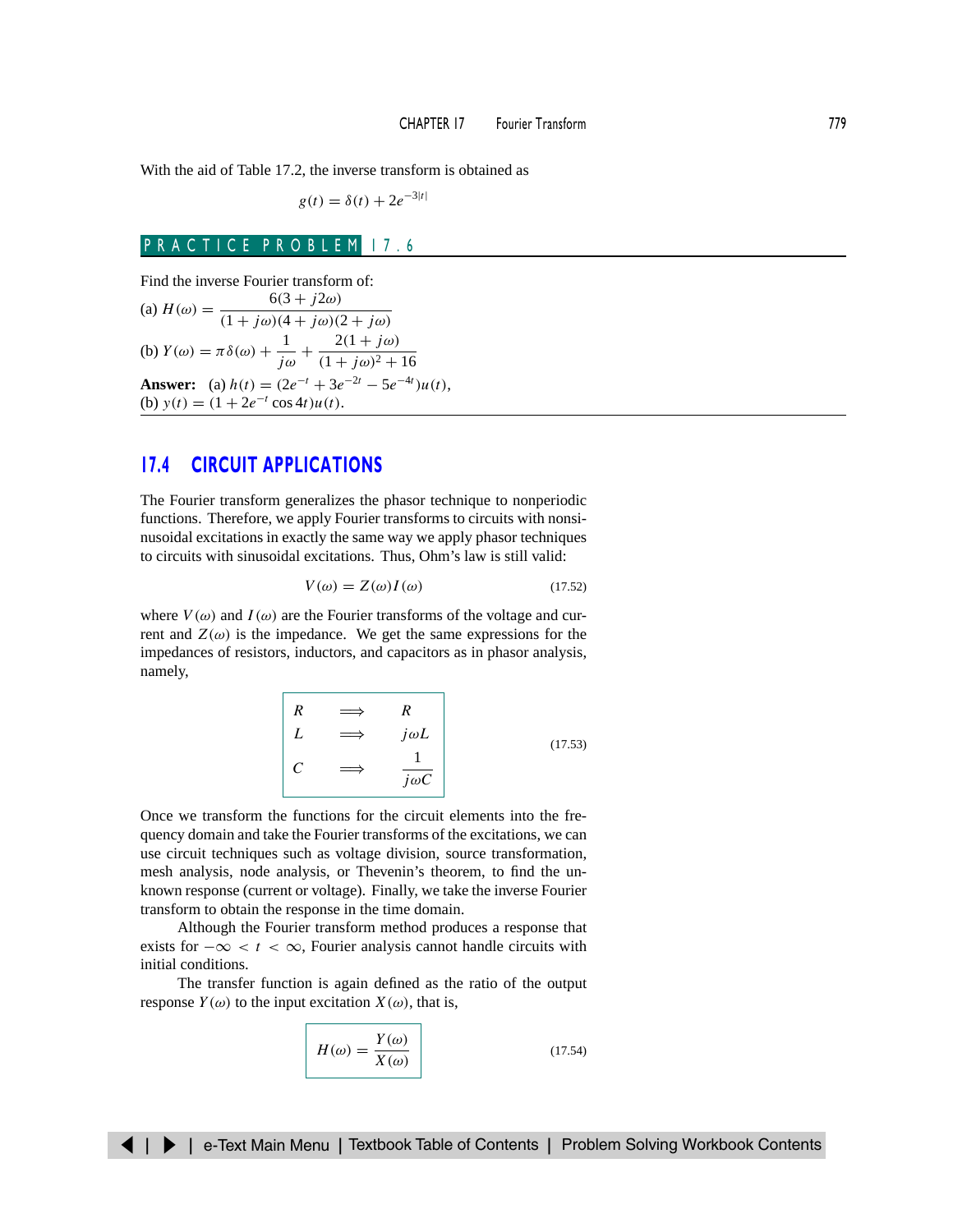or



Figure 17.17 Input-output relationship of a circuit in the frequency-domain.

The frequency-domain input-output relationship is portrayed in Fig. 17.17. Equation (17.55) shows that if we know the transfer function and the input, we can readily find the output. The relationship in Eq. (17.54) is the principal reason for using the Fourier transform in circuit analysis. Notice that  $H(\omega)$  is identical to  $H(s)$  with  $s = j\omega$ . Also, if the input is an impulse function [i.e.,  $x(t) = \delta(t)$ ], then  $X(\omega) = 1$ , so that the response is

$$
Y(\omega) = H(\omega) = \mathcal{F}[h(t)] \tag{17.56}
$$

 $Y(\omega) = H(\omega)X(\omega)$  (17.55)

indicating that  $H(\omega)$  is the Fourier transform of the impulse response *h(t)*.



 $\lim_{h \to 0} v_o(t)$  in the circuit of Fig. 17.18 for  $v_i(t) = 2e^{-3t}u(t)$ .

## **Solution:**

The Fourier transform of the input voltage is

$$
V_i(\omega) = \frac{2}{3 + j\omega}
$$

Figure 17.18 For Example 17.7.

and the transfer function obtained by voltage division is

$$
H(\omega) = \frac{V_o(\omega)}{V_i(\omega)} = \frac{1/j\omega}{2 + 1/j\omega} = \frac{1}{1 + j2\omega}
$$

Hence,

$$
V_o(\omega) = V_i(\omega)H(\omega) = \frac{2}{(3+j\omega)(1+j2\omega)}
$$

or

$$
V_o(\omega) = \frac{1}{(3 + j\omega)(0.5 + j\omega)}
$$

By partial fractions,

$$
V_o(\omega) = \frac{-0.4}{3 + j\omega} + \frac{0.4}{0.5 + j\omega}
$$

Taking the inverse Fourier transform yields

$$
v_o(t) = 0.4(e^{-0.5t} - e^{-3t})u(t)
$$

## PRACTICE PROBLEM 17.7



1H<br>Determine *v<sub>o</sub>*(*t*) in Fig. 17.19 if *v<sub>i</sub>*(*t*) = 2 sgn(*t*) = −2 + 4*u*(*t*). **Answer:**  $-2 + 4(1 - e^{-4t})u(t)$ .

Figure 17.19 For Practice Prob. 17.7.

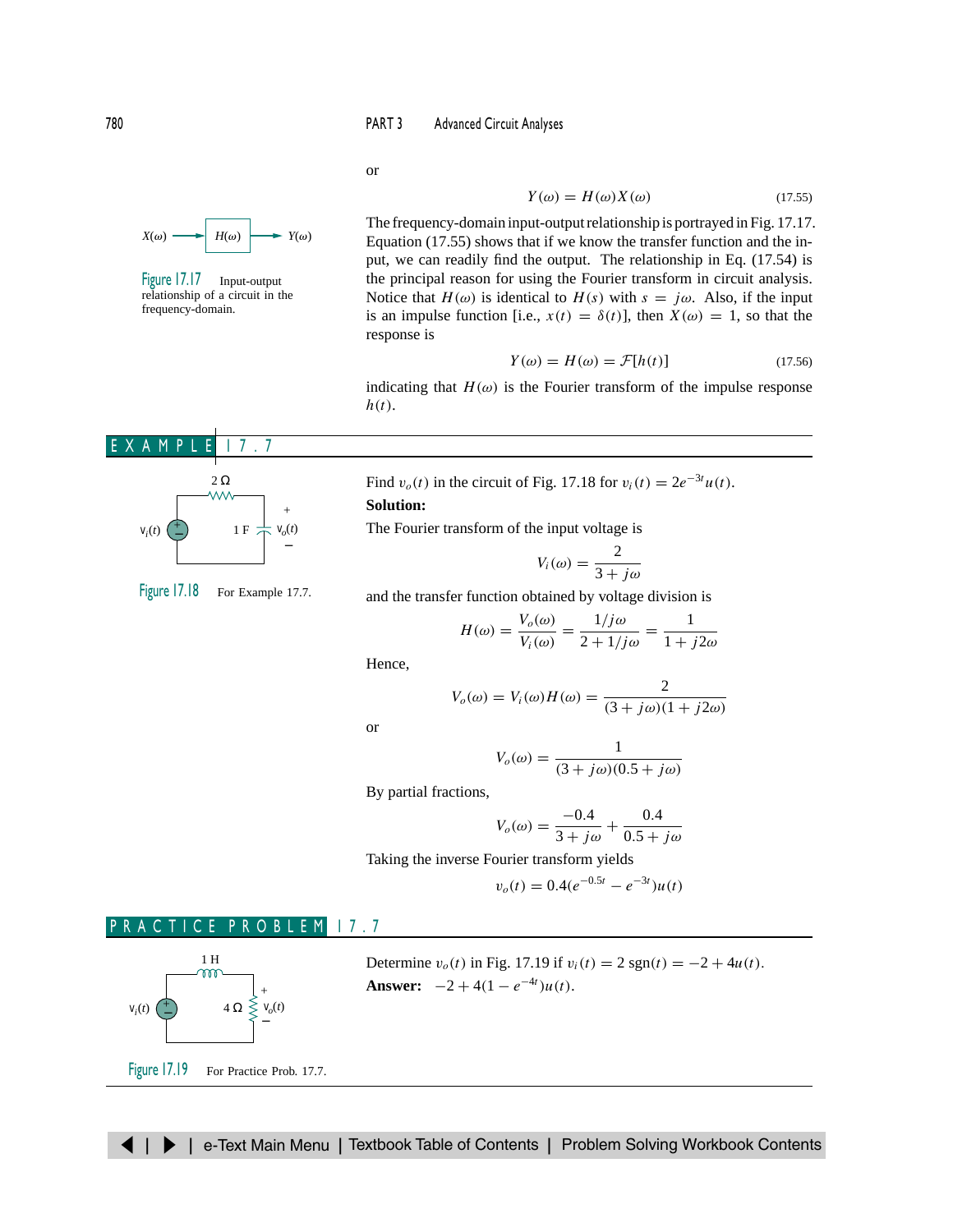# EXAMPLE 17.8

Using the Fourier transform method, find  $i_o(t)$  in Fig. 17.20 when  $i_s(t)$  = 10 sin 2*t* A.

#### **Solution:**

By current division,

$$
H(\omega) = \frac{I_o(\omega)}{I_s(\omega)} = \frac{2}{2 + 4 + 2/j\omega} = \frac{j\omega}{1 + j\omega^2}
$$

If  $i_s(t) = 10 \sin 2t$ , then

$$
I_s(\omega) = j\pi 10[\delta(\omega + 2) - \delta(\omega - 2)]
$$

Hence,

$$
I_o(\omega) = H(\omega)I_s(\omega) = \frac{10\pi\omega[\delta(\omega - 2) - \delta(\omega + 2)]}{1 + j\omega^2}
$$

The inverse Fourier transform of  $I_0(\omega)$  cannot be found using Table 17.2. We resort to the inverse Fourier transform formula in Eq. (17.9) and write

$$
i_o(t) = \mathcal{F}^{-1}[I_o(\omega)] = \frac{1}{2\pi} \int_{-\infty}^{\infty} \frac{10\pi \omega[\delta(\omega - 2) - \delta(\omega + 2)]}{1 + j\omega^2} e^{j\omega t} d\omega
$$

We apply the sifting property of the impulse function, namely,

$$
\delta(\omega - \omega_0) f(\omega) = f(\omega_0)
$$

or

$$
\int_{-\infty}^{\infty} \delta(\omega - \omega_0) f(\omega) d\omega = f(\omega_0)
$$

and obtain

$$
i_o(t) = \frac{10\pi}{2\pi} \left[ \frac{2}{1+j6} e^{j2t} - \frac{-2}{1-j6} e^{-j2t} \right]
$$
  
=  $10 \left[ \frac{e^{j2t}}{6.082e^{j80.54^\circ}} + \frac{e^{-j2t}}{6.082e^{-j80.54^\circ}} \right]$   
=  $1.644[e^{j(2t-80.54^\circ)} + e^{-j(2t-80.54^\circ)}]$   
=  $3.288 \cos(2t - 80.54^\circ)$  A

# PRACTICE PROBLEM 17.8

Find the current  $i_o(t)$  in the circuit in Fig. 17.21, given that  $i_s(t)$  = 20 cos 4*t* A.

**Answer:** 11.8  $\cos(4t + 26.57°)$  A.

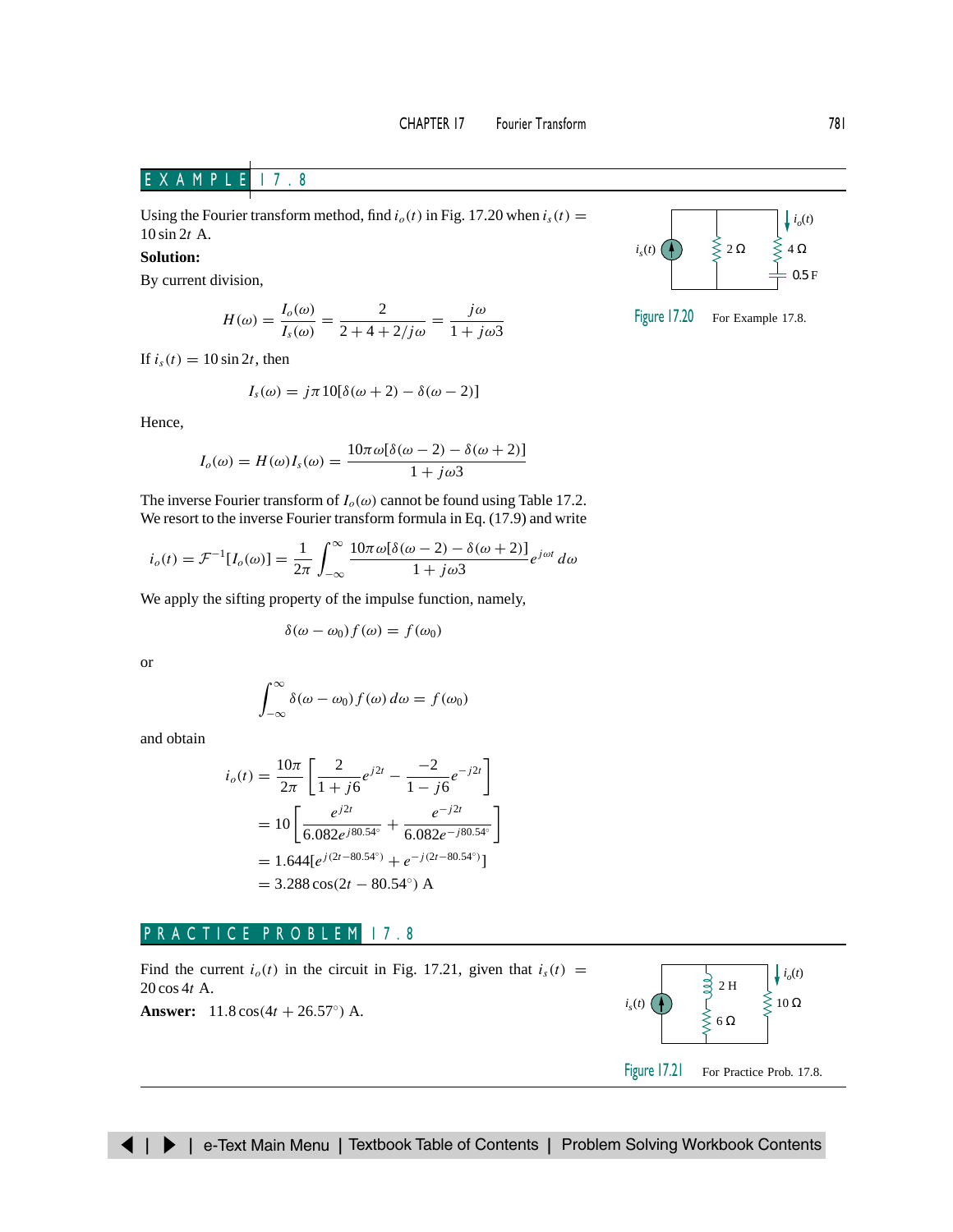# **17.5 [PARSEVAL'S](#page-4-0) THEOREM**

Parseval's theorem demonstrates one practical use of the Fourier transform. It relates the energy carried by a signal to the Fourier transform of the signal. If  $p(t)$  is the power associated with the signal, the energy carried by the signal is

$$
W = \int_{-\infty}^{\infty} p(t) dt
$$
 (17.57)

In order to be able compare the energy content of current and voltage signals, it is convenient to use a  $1-\Omega$  resistor as the base for energy calculation. For a 1- $\Omega$  resistor,  $p(t) = v^2(t) = i^2(t) = f^2(t)$ , where  $f(t)$ stands for either voltage or current. The energy delivered to the  $1-\Omega$  resistor is

$$
W_{1\Omega} = \int_{-\infty}^{\infty} f^2(t) dt
$$
 (17.58)

Parseval's theorem states that this same energy can be calculated in the frequency domain as

$$
W_{1\Omega} = \int_{-\infty}^{\infty} f^2(t) dt = \frac{1}{2\pi} \int_{-\infty}^{\infty} |F(\omega)|^2 d\omega \qquad (17.59)
$$

**WW** 

Parseval's theorem states that the total energy delivered to a 1- $\Omega$  resistor equals the total area under the square of  $f(t)$  or  $1/2\pi$  times the total area under the square of the magnitude of the Fourier transform of *f* (*t*).

Parseval's theorem relates energy associated with a signal to its Fourier transform. It provides the physical significance of  $F(\omega)$ , namely, that  $|F(\omega)|^2$  is a measure of the energy density (in joules per hertz) corre-

spectral density of signal  $f(t)$ . To derive Eq. (17.59), we begin with Eq. (17.58) and substitute Eq. (17.9) for one of the  $f(t)$ 's. We obtain

$$
W_{1\Omega} = \int_{-\infty}^{\infty} f^2(t) dt = \int_{-\infty}^{\infty} f(t) \left[ \frac{1}{2\pi} \int_{-\infty}^{\infty} F(\omega) e^{j\omega t} d\omega \right] dt \quad (17.60)
$$

The function  $f(t)$  can be moved inside the integral within the brackets, since the integral does not involve time:

$$
W_{1\Omega} = \frac{1}{2\pi} \int_{-\infty}^{\infty} \int_{-\infty}^{\infty} f(t) F(\omega) e^{j\omega t} d\omega dt
$$
 (17.61)

Reversing the order of integration,

$$
W_{1\Omega} = \frac{1}{2\pi} \int_{-\infty}^{\infty} F(\omega) \left[ \int_{-\infty}^{\infty} f(t) e^{-j(-\omega)t} dt \right] d\omega
$$
  
\n
$$
= \frac{1}{2\pi} \int_{-\infty}^{\infty} F(\omega) F(-\omega) d\omega = \frac{1}{2\pi} \int_{-\infty}^{\infty} F(\omega) F^*(\omega) d\omega
$$
  
\nBut if  $z = x + jy$ ,  $zz^* = (x + jy)(x - jy) = x^2 + y^2 = |z|^2$ . Hence,

In fact,  $|F(\omega)|^2$  is sometimes known as the energy sponding to  $f(t)$ .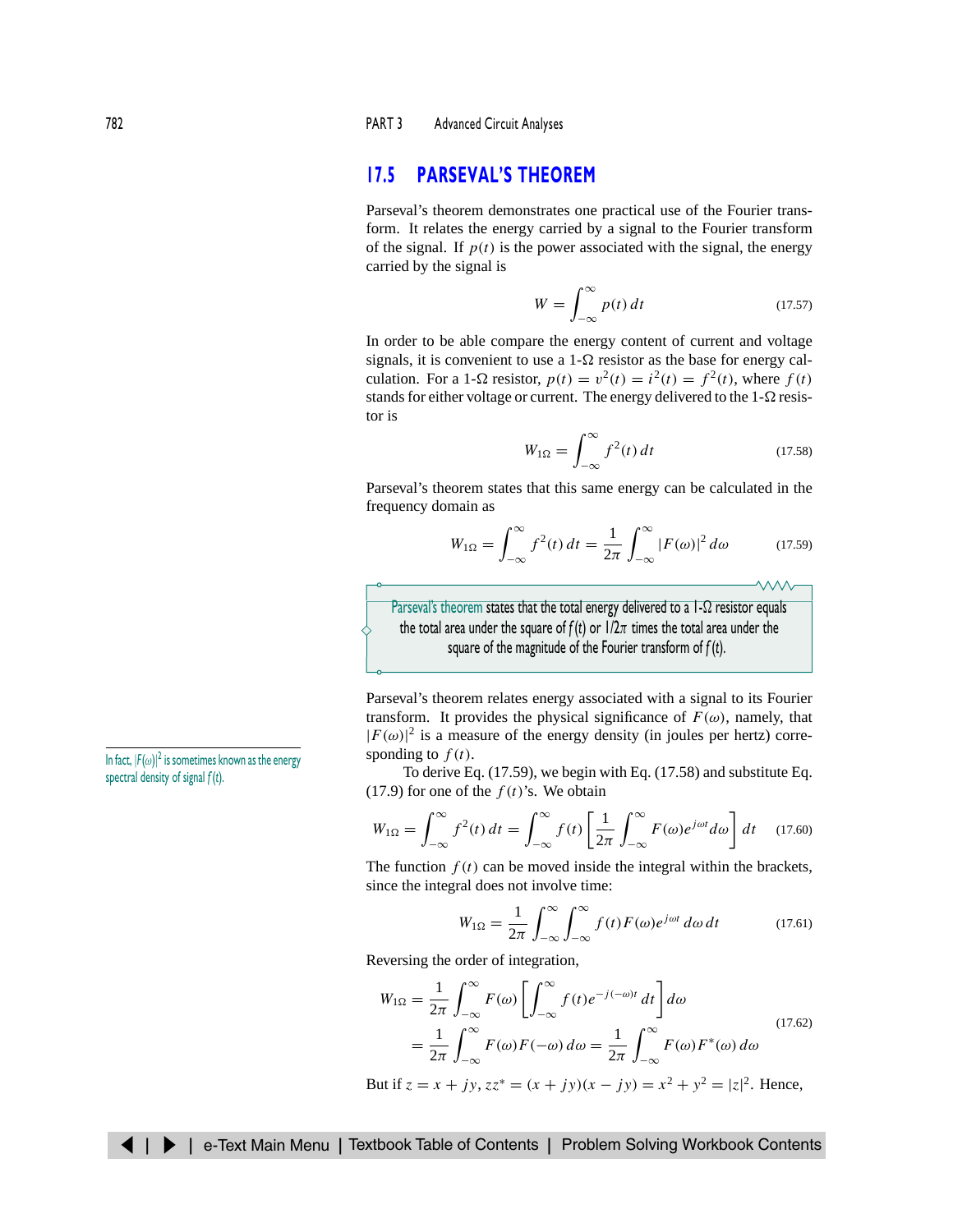$$
W_{1\Omega} = \int_{-\infty}^{\infty} f^2(t) dt = \frac{1}{2\pi} \int_{-\infty}^{\infty} |F(\omega)|^2 d\omega \qquad (17.63)
$$

as expected. Equation (17.63) indicates that the energy carried by a signal can be found by integrating either the square of  $f(t)$  in the time domain or  $1/2\pi$  times the square of  $F(\omega)$  in the frequency domain.

Since  $|F(\omega)|^2$  is an even function, we may integrate from 0 to  $\infty$ and double the result, that is,

$$
W_{1\Omega} = \int_{-\infty}^{\infty} f^2(t) dt = \frac{1}{\pi} \int_{0}^{\infty} |F(\omega)|^2 d\omega \qquad (17.64)
$$

We may also calculate the energy in any frequency band  $\omega_1 < \omega < \omega_2$ as

$$
W_{1\Omega} = \frac{1}{\pi} \int_{\omega_1}^{\omega_2} |F(\omega)|^2 d\omega \qquad (17.65)
$$

Notice that Parseval's theorem as stated here applies to nonperiodic functions. Parseval's theorem for periodic functions was presented in Sections 16.5 and 16.6. As evident in Eq. (17.63), Parseval's theorem shows that the energy associated with a nonperiodic signal is spread over the entire frequency spectrum, whereas the energy of the periodic signal is concentrated at the frequencies of its harmonic components.

# EXAMPLE 17.9

The voltage across a 10- $\Omega$  resistor is  $v(t) = 5e^{-3t}u(t)$  V. Find the total energy dissipated in the resistor.

#### **Solution:**

We can find the energy using either  $f(t) = v(t)$  or  $F(\omega) = V(\omega)$ . In the time domain,

$$
W_{10\Omega} = 10 \int_{-\infty}^{\infty} f^2(t) dt = 10 \int_{0}^{\infty} 25e^{-6t} dt
$$

$$
= 250 \frac{e^{-6t}}{-6} \Big|_{0}^{\infty} = \frac{250}{6} = 41.67 \text{ J}
$$

In the frequency domain,

$$
F(\omega) = V(\omega) = \frac{5}{3 + j\omega}
$$

so that

$$
|F(\omega)|^2 = F(\omega)F^*(\omega) = \frac{25}{9 + \omega^2}
$$

Hence, the energy dissipated is

$$
W_{10\Omega} = \frac{10}{2\pi} \int_{-\infty}^{\infty} |F(\omega)|^2 d\omega = \frac{10}{\pi} \int_{0}^{\infty} \frac{25}{9 + \omega^2} d\omega
$$
  
=  $\frac{250}{\pi} \left(\frac{1}{3} \tan^{-1} \frac{\omega}{3}\right)\Big|_{0}^{\infty} = \frac{250}{\pi} \left(\frac{1}{3}\right) \left(\frac{\pi}{2}\right) = \frac{250}{6} = 41.67 \text{ J}$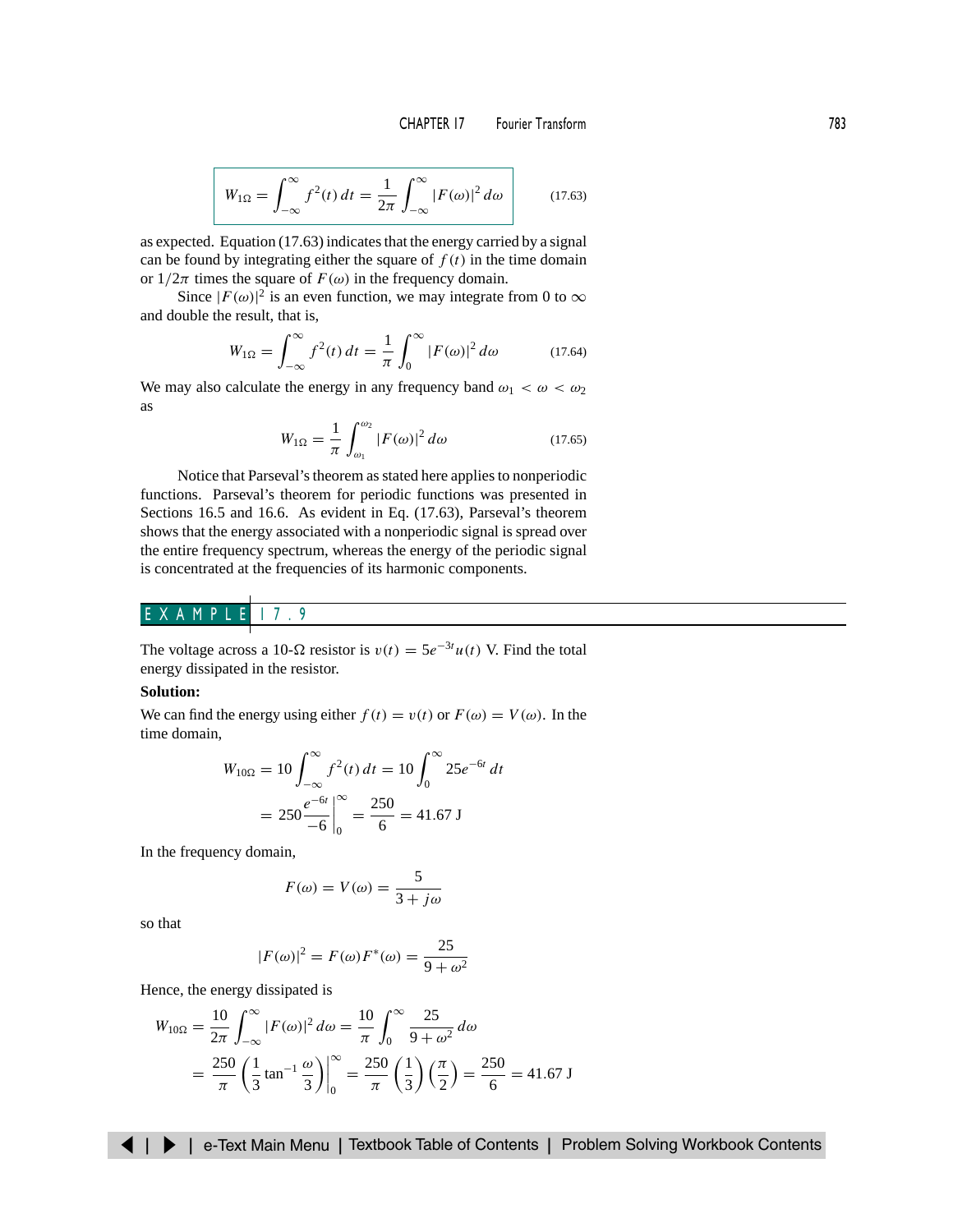## PRACTICE PROBLEM 17.9

(a) Calculate the total energy absorbed by a 1- $\Omega$  resistor with  $i(t)$  =  $10e^{-2|t|}$  A in the time domain. (b) Repeat (a) in the frequency domain. **Answer:** (a) 50 J, (b) 50 J.

| EXAMPLE |  |
|---------|--|
|         |  |

Calculate the fraction of the total energy dissipated by a  $1-\Omega$  resistor in the frequency band  $0 < \omega < 10$  rad/s when the voltage across it is  $v(t) = e^{-2t}u(t).$ 

## **Solution:**

Given that  $f(t) = v(t) = e^{-2t}u(t)$ , then

$$
F(\omega) = \frac{1}{2 + j\omega} \qquad \Longrightarrow \qquad |F(\omega)|^2 = \frac{1}{4 + \omega^2}
$$

The total energy dissipated by the resistor is

$$
W_{1\Omega} = \frac{1}{\pi} \int_0^\infty |F(\omega)|^2 d\omega = \frac{1}{\pi} \int_0^\infty \frac{d\omega}{4 + \omega^2}
$$
  
=  $\frac{1}{\pi} \left( \frac{1}{2} \tan^{-1} \frac{\omega}{2} \Big|_0^\infty \right) = \frac{1}{\pi} \left( \frac{1}{2} \right) \frac{\pi}{2} = 0.25 \text{ J}$ 

The energy in the frequencies  $0 < \omega < 10$  is

$$
W = \frac{1}{\pi} \int_0^{10} |F(\omega)|^2 d\omega = \frac{1}{\pi} \int_0^{10} \frac{d\omega}{4 + \omega^2} = \frac{1}{\pi} \left(\frac{1}{2} \tan^1 \frac{\omega}{2}\Big|_0^{10}\right)
$$

$$
= \frac{1}{2\pi} \tan^{-1} 5 = \frac{1}{2\pi} \left(\frac{78.69^\circ}{180^\circ} \pi\right) = 0.218 \text{ J}
$$

Its percentage of the total energy is

$$
\frac{W}{W_{1\Omega}} = \frac{0.218}{0.25} = 87.4\%
$$

### PRACTICE PROBLEM 17.10

A 2- $\Omega$  resistor has  $i(t) = e^{-t}u(t)$ . What percentage of the total energy is in the frequency band  $-4 < \omega < 4$  rad/s?

**Answer:** 84.4 percent.

# **17.6 COMPARING THE FOURIER AND LAPLACE TRANSFORMS**

It is worthwhile to take some moments to compare the Laplace and Fourier transforms. The following similarities and differences should be noted:

1. The Laplace transform defined in Chapter 14 is one-sided in that the integral is over  $0 < t < \infty$ , making it only useful for positive-time functions,  $f(t)$ ,  $t > 0$ . The Fourier transform is applicable to functions defined for all time.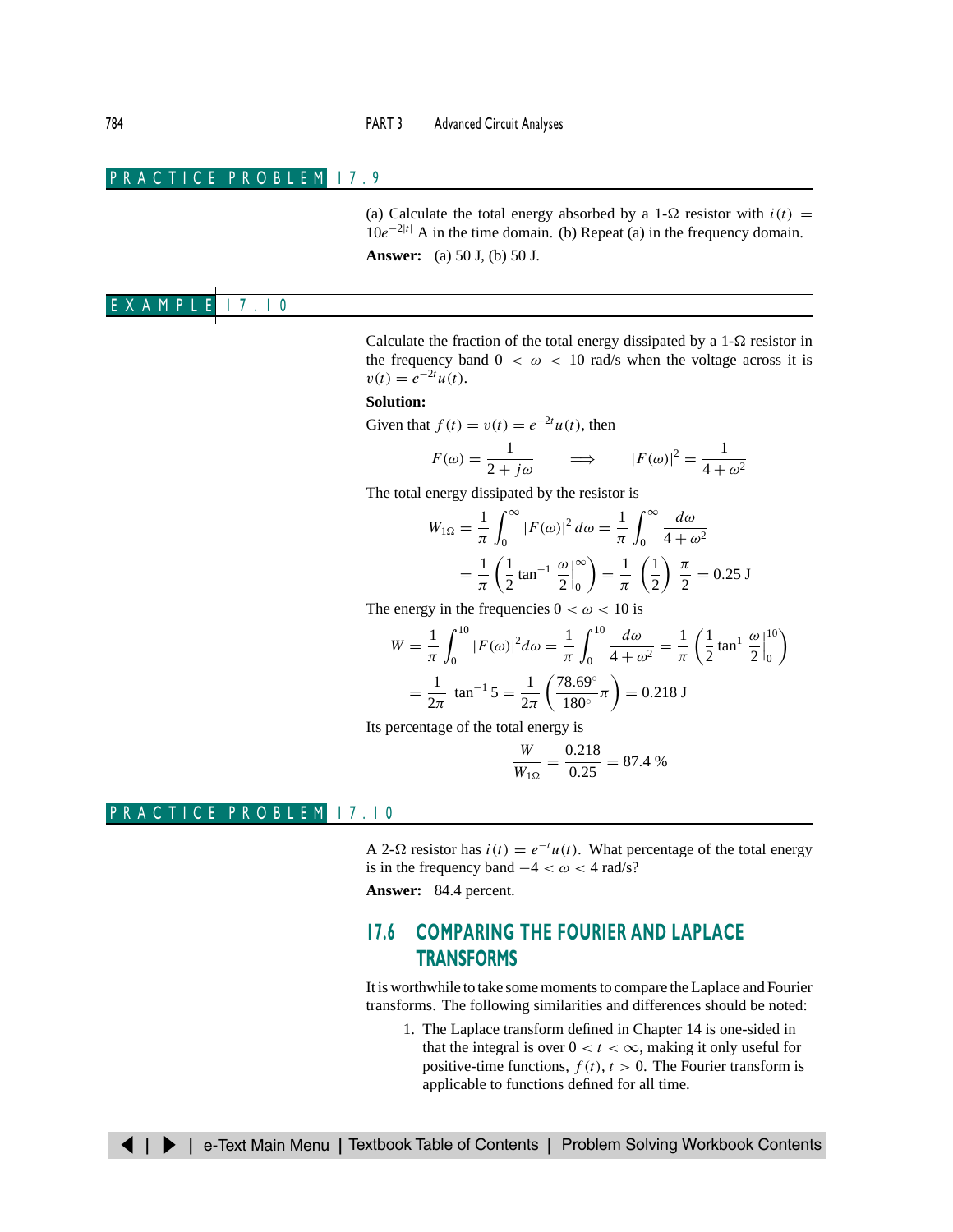2. For a function  $f(t)$  that is nonzero for positive time only (i.e.,  $f(t) = 0$ ,  $t < 0$ ) and  $\int_{0}^{\infty}$  $|f(t)| dt < \infty$ , the two transforms are related by

$$
F(\omega) = F(s)|_{s=j\omega} \tag{17.66}
$$

This equation also shows that the Fourier transform can be regarded as a special case of the Laplace transform with  $s = j\omega$ . Recall that  $s = \sigma + j\omega$ . Therefore, Eq. (17.66) shows that the Laplace transform is related to the entire *s* plane, whereas the Fourier transform is restricted to the *jω* axis. See Fig. 15.1.

- 3. The Laplace transform is applicable to a wider range of functions than the Fourier transform. For example, the function *tu(t)* has a Laplace transform but no Fourier transform. But Fourier transforms exist for signals that are not physically realizable and have no Laplace transforms.
- 4. The Laplace transform is better suited for the analysis of transient problems involving initial conditions, since it permits the inclusion of the initial conditions, whereas the Fourier transform does not. The Fourier transform is especially useful for problems in the steady state.
- 5. The Fourier transform provides greater insight into the frequency characteristics of signals than does the Laplace transform.

Some of the similarities and differences can be observed by comparing Tables 15.1 and 15.2 with Tables 17.1 and 17.2.

# *†***17.7 [APPLICATIONS](#page-5-0)**

Besides its usefulness for circuit analysis, the Fourier transform is used extensively in a variety of fields such as optics, spectroscopy, acoustics, computer science, and electrical engineering. In electrical engineering, it is applied in communications systems and signal processing, where frequency response and frequency spectra are vital. Here we consider two simple applications: amplitude modulation (AM) and sampling.

### 17.7.1 Amplitude Modulation

Electromagnetic radiation or transmission of information through space has become an indispensable part of a modern technological society. However, transmission through space is only efficient and economical at radio frequencies (above 20 kHz). To transmit intelligent signals such as for speech and music—contained in the low-frequency range of 50 Hz to 20 kHz is expensive; it requires a huge amount of power and large antennas. A common method of transmitting low-frequency audio information is to transmit a high-frequency signal, called a *carrier*, which is controlled in some way to correspond to the audio information. Three characteristics (amplitude, frequency, or phase) of a carrier can be controlled so as to allow it to carry the intelligent signal, called the *modulating signal*. Here we will only consider the control of the carrier's amplitude. This is known as *amplitude modulation.*

In other words, if all the poles of *F*(*s*) lie in the left-hand side of the *s* plane, then one can obtain the Fourier transform *F*(*ω*) from the corresponding Laplace transform *F*(*s*) by merely replacing *s* by *jω*. Note that this is not the case, for example, for *u*(*t*) or cos *atu*(*t*).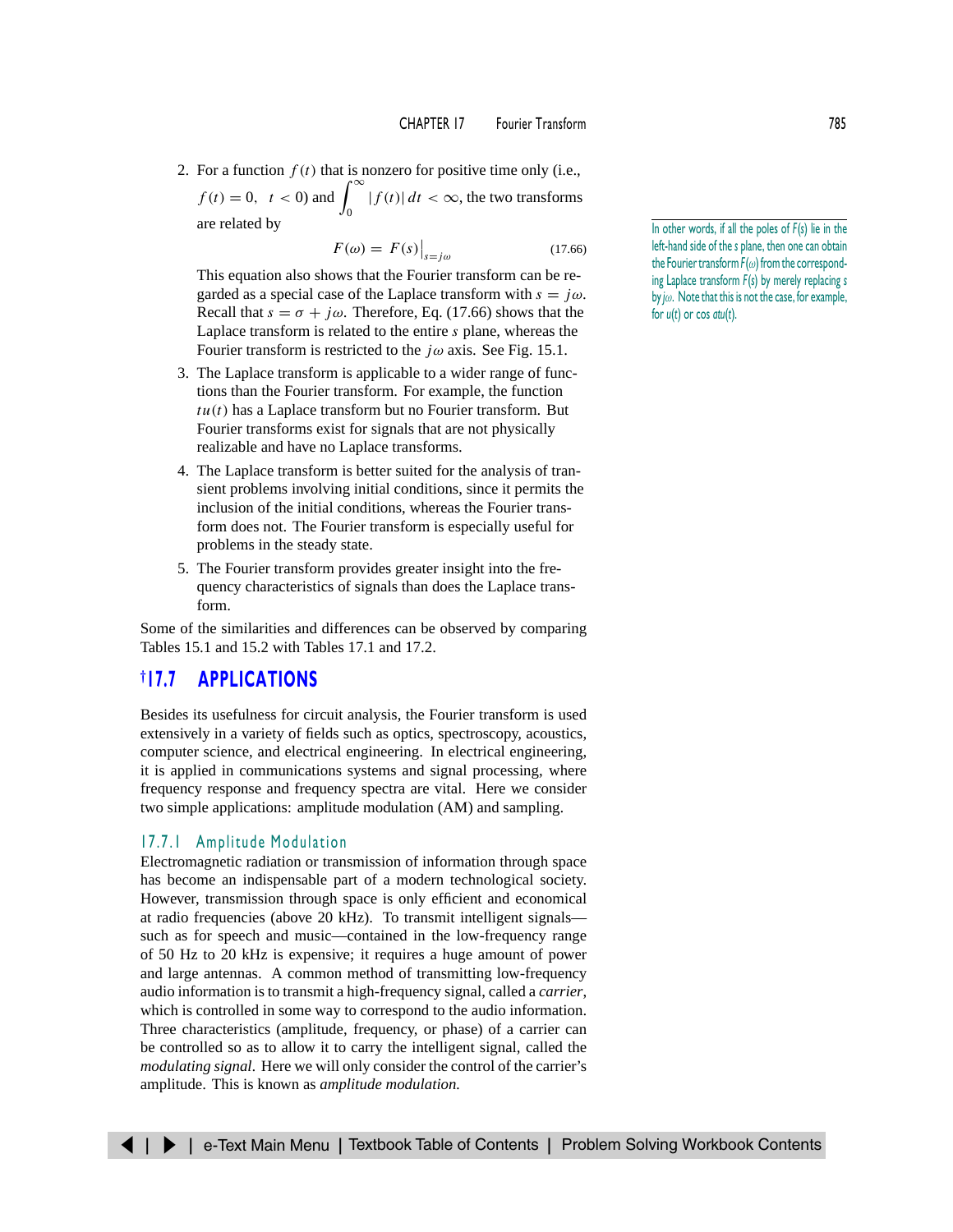Amplitude modulation (AM) is a process whereby the amplitude of the carrier is controlled by the modulating signal.

AM is used in ordinary commercial radio bands and the video portion of commercial television.

Suppose the audio information, such as voice or music (or the modulating signal in general) to be transmitted is  $m(t) = V_m \cos \omega_m t$ , while the high-frequency carrier is  $c(t) = V_c \cos \omega_c t$ , where  $\omega_c >> \omega_m$ . Then an AM signal  $f(t)$  is given by

$$
f(t) = V_c[1 + m(t)]\cos\omega_c t \tag{17.67}
$$

 $\Lambda\Lambda\Lambda$ 

Figure 17.22 illustrates the modulating signal  $m(t)$ , the carrier  $c(t)$ , and the AM signal  $f(t)$ . We can use the result in Eq. (17.27) together with the Fourier transform of the cosine function (see Example 17.1 or Table 17.1) to determine the spectrum of the AM signal:

$$
F(\omega) = \mathcal{F}[V_c \cos \omega_c t] + \mathcal{F}[V_c m(t) \cos \omega_c t]
$$
  
=  $V_c \pi [\delta(\omega - \omega_c) + \delta(\omega + \omega_c)]$   
+  $\frac{V_c}{2} [M(\omega - \omega_c) + M(\omega + \omega_c)]$  (17.68)



Figure 17.22 Time domain and frequency display of: (a) modulating signal, (b) carrier signal, (c) AM signal.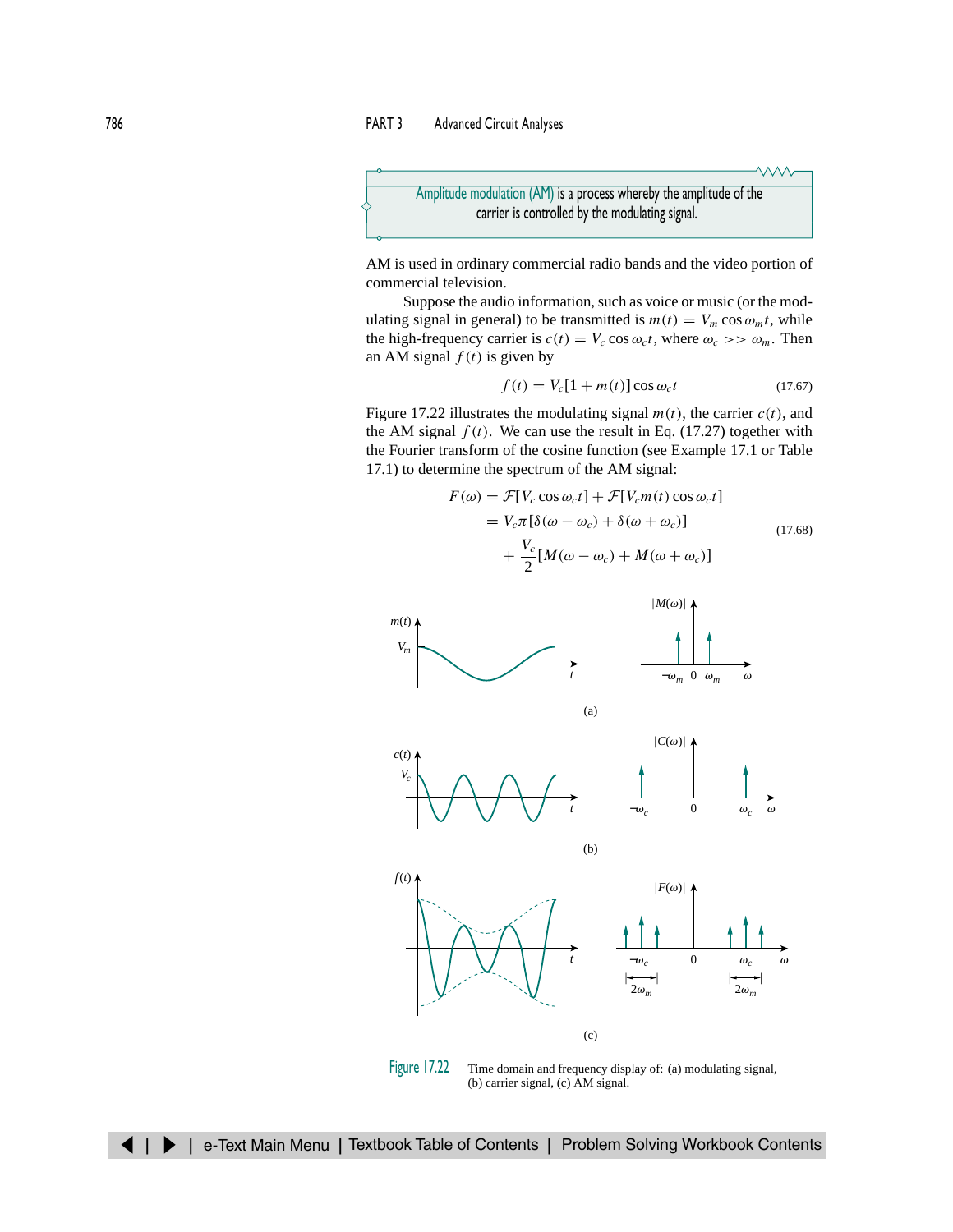where  $M(\omega)$  is the Fourier transform of the modulating signal  $m(t)$ . Shown in Fig. 17.23 is the frequency spectrum of the AM signal. Figure 17.23 indicates that the AM signal consists of the carrier and two other sinusoids. The sinusoid with frequency  $\omega_c - \omega_m$  is known as the *lower sideband*, while the one with frequency  $\omega_c + \omega_m$  is known as the *upper sideband*.

Notice that we have assumed that the modulating signal is sinusoidal to make the analysis easy. In real life,  $m(t)$  is a nonsinusoidal, band-limited signal—its frequency spectrum is within the range between 0 and  $\omega_u = 2\pi f_u$  (i.e., the signal has an upper frequency limit). Typically,  $f_u = 5$  kHz for AM radio. If the frequency spectrum of the modulating signal is as shown in Fig. 17.24(a), then the frequency spectrum of the AM signal is shown in Fig. 17.24(b). Thus, to avoid any interference, carriers for AM radio stations are spaced 10 kHz apart.

At the receiving end of the transmission, the audio information is recovered from the modulated carrier by a process known as *demodulation*.



# E X A M

A music signal has frequency components from 15 Hz to 30 kHz. If this signal could be used to amplitude modulate a 1.2-MHz carrier, find the range of frequencies for the lower and upper sidebands.

#### **Solution:**

The lower sideband is the difference of the carrier and modulating frequencies. It will include the frequencies from

$$
1,200,000 - 30,000 \text{ Hz} = 1,170,000 \text{ Hz}
$$

to

$$
1,200,000 - 15 \text{ Hz} = 1,199,985 \text{ Hz}
$$

The upper sideband is the sum of the carrier and modulating frequencies. It will include the frequencies from

$$
1,200,000 + 15 \text{ Hz} = 1,200,015 \text{ Hz}
$$

to

$$
1,200,000 + 30,000 \text{ Hz} = 1,230,000 \text{ Hz}
$$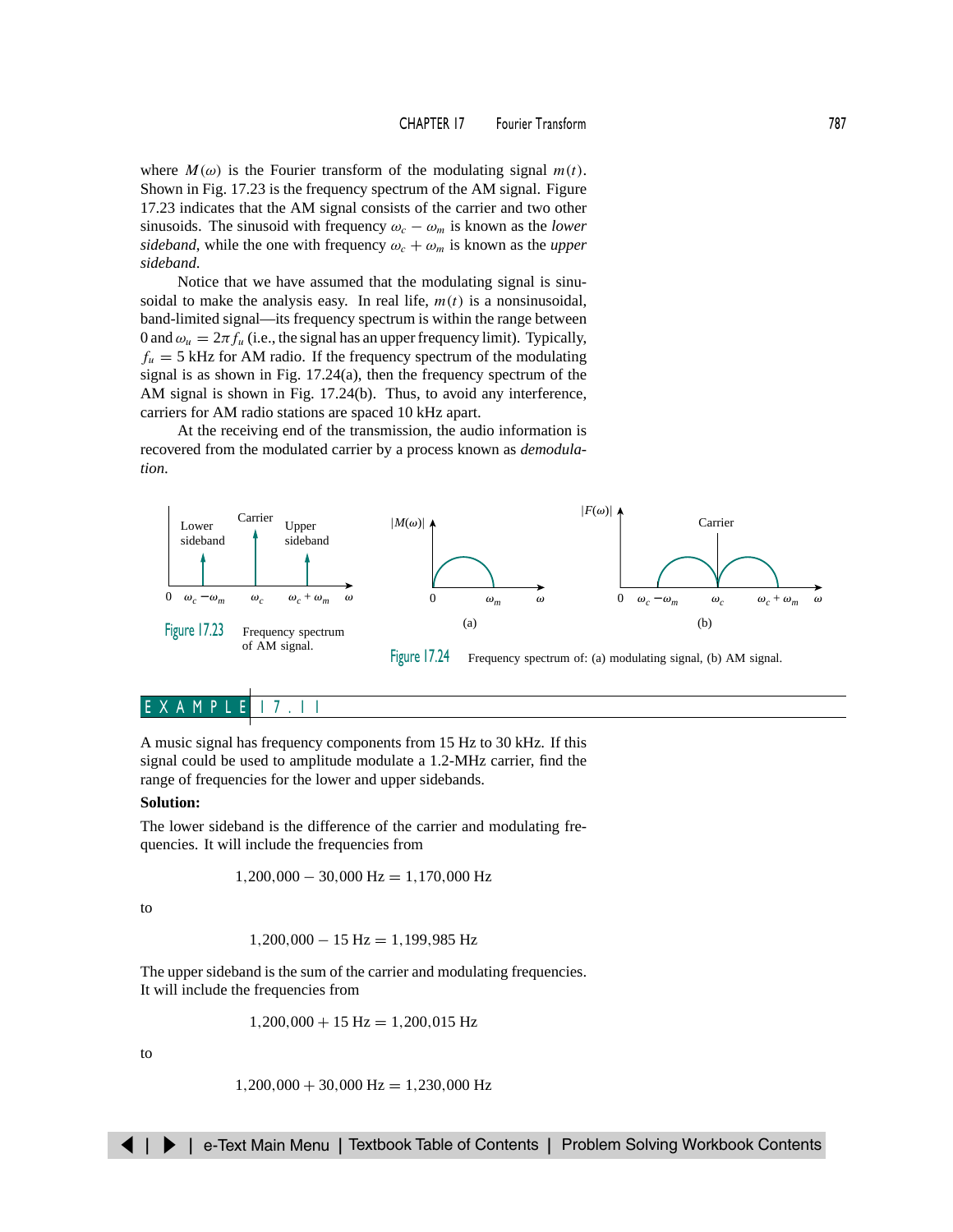If a 2-MHz carrier is modulated by a 4-kHz intelligent signal, determine the frequencies of the three components of the AM signal that results. **Answer:** 2,004,000 Hz, 2,000,000 Hz, 1,996,000 Hz.

## 17.7.2 Sampling

In analog systems, signals are processed in their entirety. However, in modern digital systems, only samples of signals are required for processing. This is possible as a result of the sampling theorem given in Section 16.8.1. The sampling can be done by using a train of pulses or impulses. We will use impulse sampling here.

Consider the continuous signal  $g(t)$  shown in Fig. 17.25(a). This can be multiplied by a train of impulses  $\delta(t - nT_s)$  shown in Fig. 17.25(b), where  $T_s$  is the *sampling interval* and  $f_s = 1/T_s$  is the *sampling frequency* or the *sampling rate*. The sampled signal  $g_s(t)$  is therefore

$$
g_s(t) = g(t) \sum_{n=-\infty}^{\infty} \delta(t - nT_s) = \sum_{n=-\infty}^{\infty} g(nT_s) \delta(t - nT_s) \quad (17.69)
$$

The Fourier transform of this is

$$
G_s(\omega) = \sum_{n=-\infty}^{\infty} g(nT_s) \mathcal{F}[\delta(t - nT_s)] = \sum_{n=-\infty}^{\infty} g(nT_s) e^{-jn\omega T_s}
$$
 (17.70)

It can be shown that

$$
\sum_{n=-\infty}^{\infty} g(nT_s)e^{-jn\omega T_s} = \frac{1}{T_s}\sum_{n=-\infty}^{\infty} G(\omega + n\omega_s)
$$
 (17.71)

where  $\omega_s = 2\pi/T_s$ . Thus, Eq. (17.70) becomes

$$
G_s(\omega) = \frac{1}{T_s} \sum_{n=-\infty}^{\infty} G(\omega + n\omega_s)
$$
 (17.72)

This shows that the Fourier transform  $G_s(\omega)$  of the sampled signal is a sum of translates of the Fourier transform of the original signal at a rate of  $1/T_s$ .

In order to ensure optimum recovery of the original signal, what must be the sampling interval? This fundamental question in sampling is answered by an equivalent part of the sampling theorem:

A band-limited signal, with no frequency component higher than *W* hertz, may be completely recovered from its samples taken at a frequency at least twice as high as 2*W* samples per second.

In other words, for a signal with bandwidth *W* hertz, there is no loss of information or overlapping if the sampling frequency is at least twice the highest frequency in the modulating signal. Thus,

$$
\frac{1}{T_s} = f_s \ge 2W\tag{17.73}
$$



Figure 17.25 (a) Continuous (analog) signal to be sampled, (b) train of impulses, (c) sampled (digital) signal.

*g*(*t*)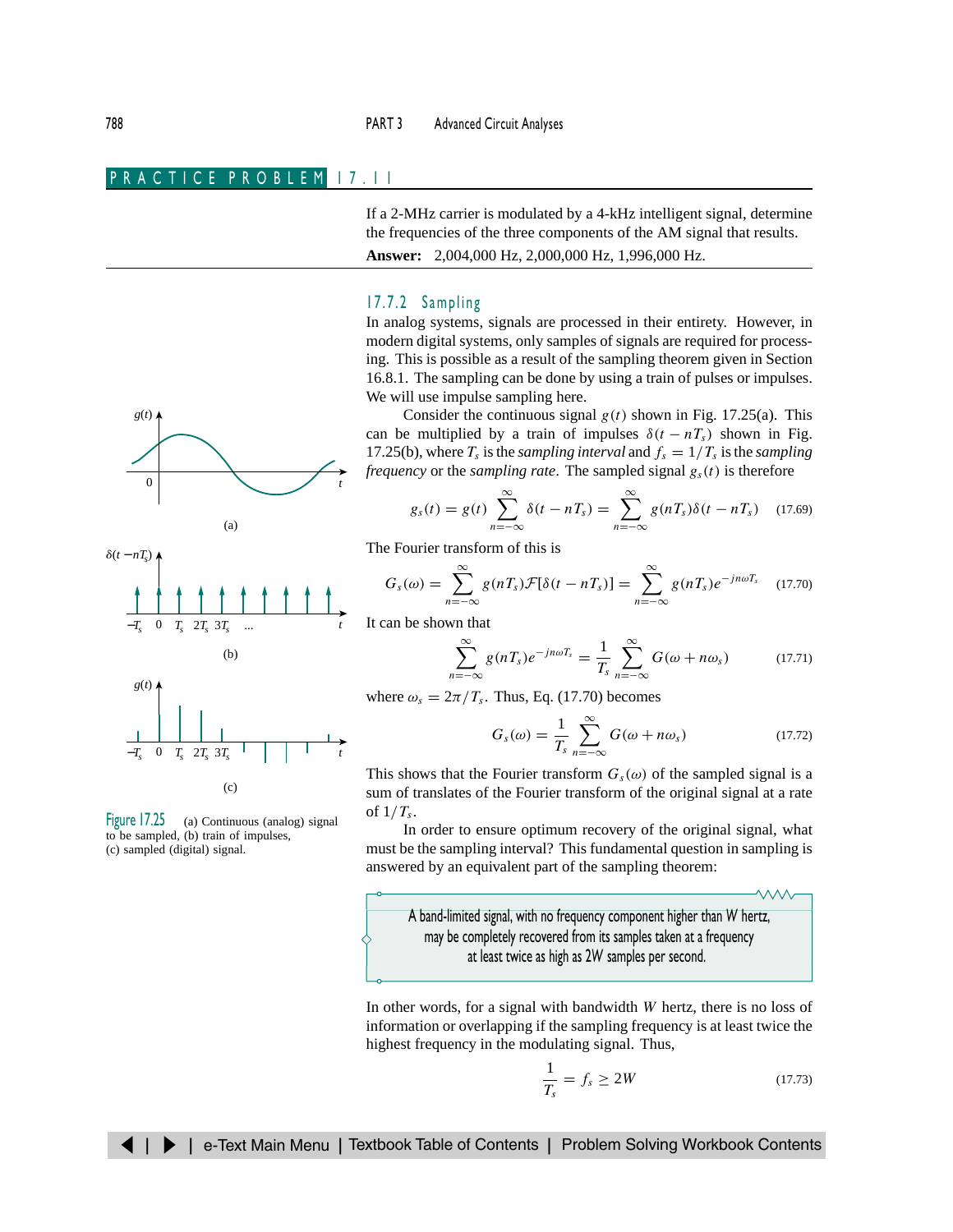The sampling frequency  $f_s = 2W$  is known as the *Nyquist* frequency or rate, and  $1/f_s$  is the Nyquist interval.

$$
E \times A \text{ M PLE} \boxed{17.12}
$$

A telephone signal with a cutoff frequency of 5 kHz is sampled at a rate 60 percent higher than the minimum allowed rate. Find the sampling rate.

#### **Solution:**

The minimum sample rate is the Nyquist rate  $= 2W = 2 \times 5 = 1$ 10 kHz. Hence,

$$
f_s = 1.60 \times 2W = 16 \text{ kHz}
$$

### PRACTICE PROBLEM 17.12

An audio signal that is band-limited to 12.5 kHz is digitized into 8-bit samples. What is the maximum sampling interval that must be used to ensure complete recovery?

**Answer:**  $40 \mu s$ .

# **17.8 SUMMARY**

1. The Fourier transform converts a nonperiodic function  $f(t)$  into a transform  $F(\omega)$  where

$$
F(\omega) = \mathcal{F}[f(t)] = \int_{-\infty}^{\infty} f(t)e^{-j\omega t} dt
$$

2. The inverse Fourier transform of  $F(\omega)$  is

$$
f(t) = \mathcal{F}^{-1}[F(\omega)] = \frac{1}{2\pi} \int_{-\infty}^{\infty} F(\omega) e^{j\omega t} d\omega
$$

- 3. Important Fourier transform properties and pairs are summarized in Tables 17.1 and 17.2, respectively.
- 4. Using the Fourier transform method to analyze a circuit involves finding the Fourier transform of the excitation, transforming the circuit element into the frequency domain, solving for the unknown response, and transforming the response to the time domain using the inverse Fourier transform.
- 5. If  $H(\omega)$  is the transfer function of a network, then  $H(\omega)$  is the Fourier transform of the network's impulse response; that is,

$$
H(\omega) = \mathcal{F}[h(t)]
$$

The output  $V<sub>o</sub>(\omega)$  of the network can be obtained from the input  $V_i(\omega)$  using

$$
V_o(\omega) = H(\omega) V_i(\omega)
$$

6. Parseval's theorem gives the energy relationship between a function  $f(t)$  and its Fourier transform  $F(\omega)$ . The 1- $\Omega$  energy is

$$
W_{1\Omega} = \int_{-\infty}^{\infty} f^2(t) dt = \frac{1}{2\pi} \int_{-\infty}^{\infty} |F(\omega)|^2 d\omega
$$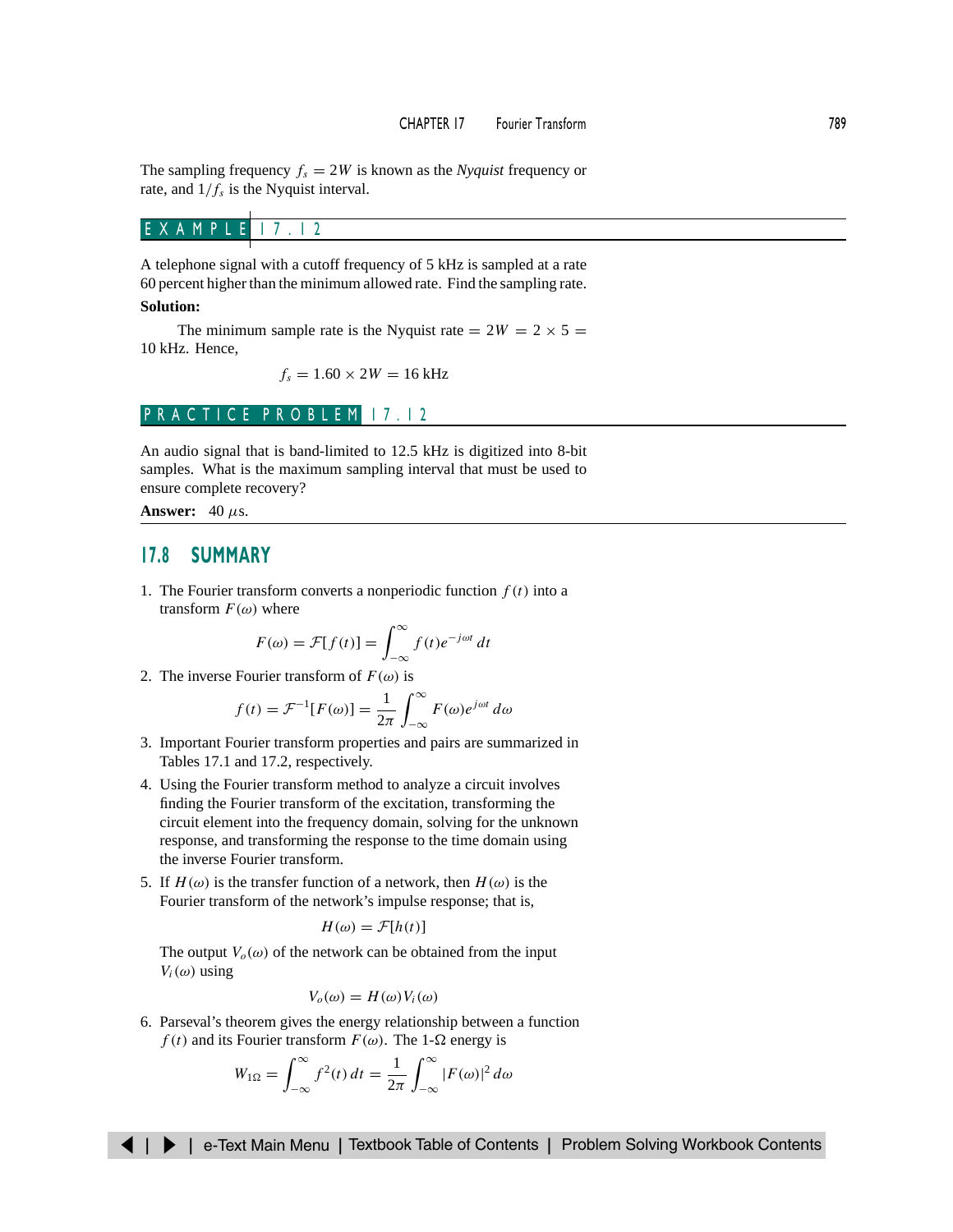The theorem is useful in calculating energy carried by a signal either in the time domain or in the frequency domain.

7. Typical applications of the Fourier transform are found in amplitude modulation (AM) and sampling. For AM application, a way of determining the sidebands in an amplitude-modulated wave is derived from the modulation property of the Fourier transform. For sampling application, we found that no information is lost in sampling (required for digital transmission) if the sampling frequency is at least twice equal to the Nyquist rate.

# REVIEW QUESTIONS

- **17.1** Which of these functions does not have a Fourier transform?
	- (a)  $e^{t}u(-t)$ *u*(*−t*) (b)  $te^{-3t}u(t)$
	- (c)  $1/t$  (d)  $|t|u(t)$
- **17.2** The Fourier transform of  $e^{j2t}$  is: (a)  $\frac{1}{2 + j\omega}$  (b) 1 −2 + *jω*
	- (c)  $2\pi \delta(\omega 2)$  (d)  $2\pi \delta(\omega + 2)$
- **17.3** The inverse Fourier transform of *<sup>e</sup>*−*jω*  $\frac{1}{2 + j\omega}$  is (a)  $e^{-2t}$  (b)  $e^{-2t}u(t-1)$  $(e)$   $e^{-2(t-1)}$ *(d)*  $e^{-2(t-1)}u(t-1)$
- **17.4** The inverse Fourier transform of *δ(ω)* is: (a)  $\delta(t)$  (b)  $u(t)$  (c) 1 (d)  $1/2\pi$
- **17.5** The inverse Fourier transform of *jω* is:  $(a)$   $1/t$  *(t)* (c) *u (t)* (d) undefined
- **17.6** Evaluating the integral  $\int_{0}^{\infty}$ −∞  $\frac{10\delta(\omega)}{4+\omega^2}$  *d* $\omega$  results in: (a) 0 (b) 2 (c) 2.5 (d)  $\infty$

|      | <b>17.7</b> The integral $\int_{-\infty}^{\infty} \frac{10\delta(\omega - 1)}{4 + \omega^2} d\omega$ gives: |                                  |                                                           |  |
|------|-------------------------------------------------------------------------------------------------------------|----------------------------------|-----------------------------------------------------------|--|
|      |                                                                                                             | (a) 0 (b) 2 (c) 2.5 (d) $\infty$ |                                                           |  |
| 17.8 | voltage across the capacitor is:                                                                            |                                  | The current through a 1-F capacitor is $\delta(t)$ A. The |  |

- (a)  $u(t)$  (b)  $-1/2 + u(t)$ (c)  $e^{-t}u(t)$  $(d)$   $\delta(t)$
- **17.9** A unit step current is applied through a 1-H inductor. The voltage across the inductor is: (a)  $u(t)$  (b) sgn(t) (c)  $e^{-t}u(t)$  $(d)$   $\delta(t)$
- **17.10** Parseval's theorem is only for nonperiodic functions. (a) True (b) False

*Answers: 17.1c, 17.2c, 17.3d, 17.4d, 17.5b, 17.6c, 17.7b, 17.8b, 17.9d, 17.10b*

# PROBLEMS

# **Sections 17.2 and 17.3 Fourier Transform and its Properties**

**17.1** Obtain the Fourier transform of the function in Fig. 17.26.



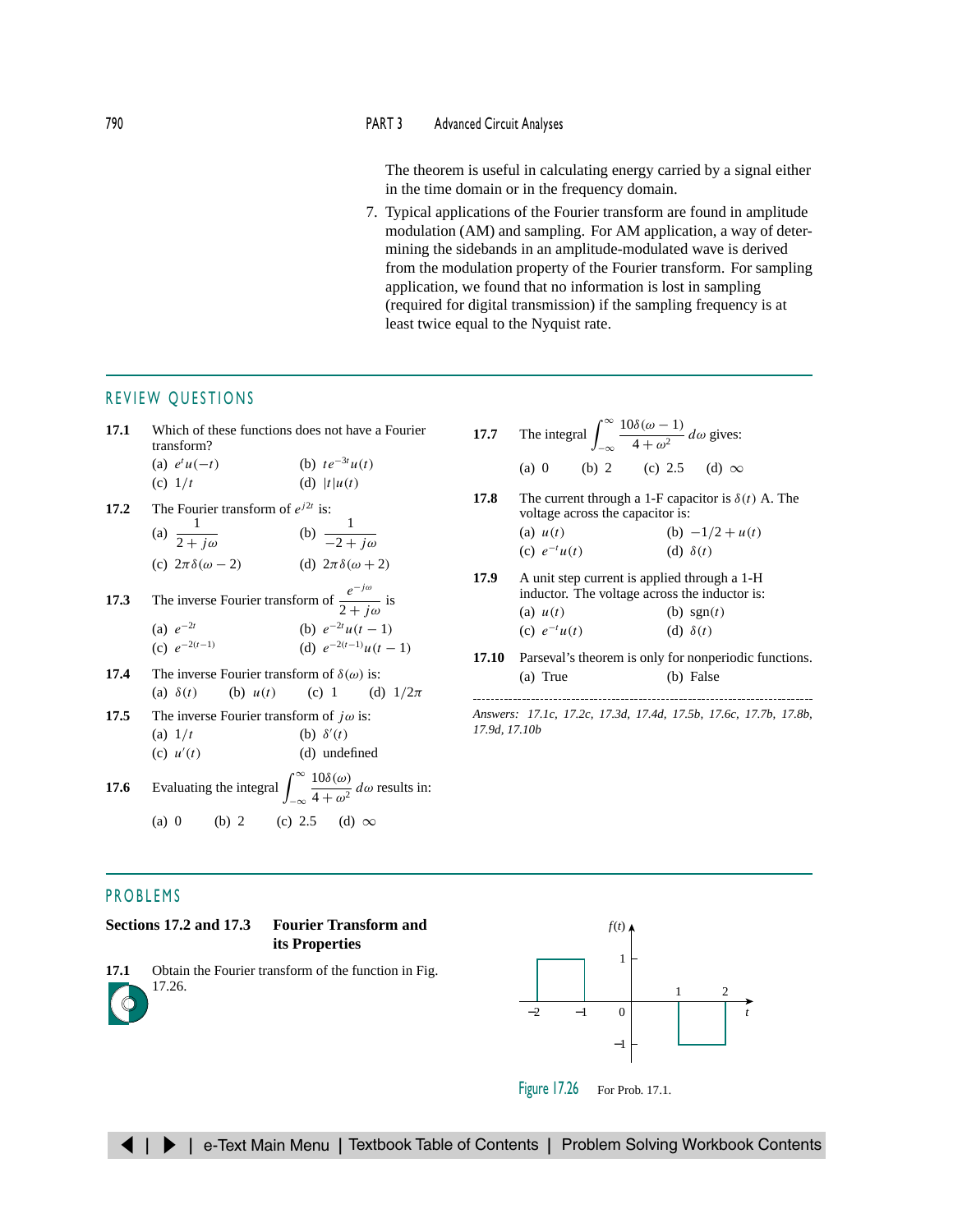**17.2** What is the Fourier transform of the triangular pulse in Fig. 17.27?



Figure 17.27 For Prob. 17.2.

**17.3** Calculate the Fourier transform of the signal in Fig. 17.28.





**17.4** Find the Fourier transforms of the signals in Fig. 17.29.





**17.5** Determine the Fourier transforms of the functions in Fig. 17.30.



<sup>∗</sup>An asterisk indicates a challenging problem.

**17.6** Obtain the Fourier transforms of the signals shown in Fig. 17.31.



Figure 17.31 For Prob. 17.6.





Figure 17.32 For Prob. 17.7.

**17.8** Determine the Fourier transforms of these functions: (a)  $f(t) = e^t[u(t) - u(t-1)]$ (b)  $g(t) = te^{-t}u(t)$ 

(c) 
$$
h(t) = u(t+1) - 2u(t) + u(t-1)
$$

**17.9** Find the Fourier transforms of these functions:

- (a)  $f(t) = e^{-t} \cos(3t + \pi)u(t)$
- (b)  $g(t) = \sin \pi t [u(t+1) u(t-1)]$
- (c)  $h(t) = e^{-2t} \cos \pi t u(t-1)$
- (d)  $p(t) = e^{-2t} \sin 4tu(-t)$
- (e)  $q(t) = 4 \text{ sgn}(t 2) + 3\delta(t) 2u(t 2)$
- **17.10** Find the Fourier transforms of the following functions:

(a) 
$$
f(t) = \delta(t + 3) - \delta(t - 3)
$$
  
\n(b)  $f(t) = \int_{-\infty}^{\infty} 2\delta(t - 1) dt$ 

(c) 
$$
f(t) = \delta(3t) - \delta'(2t)
$$

- \*17.11 Determine the Fourier transforms of these functions: (a)  $f(t) = 4/t^2$  (b)  $g(t) = 8/(4 + t^2)$
- **17.12** Find the Fourier transforms of: (a) cos 2*tu(t)* (b) sin 10*tu(t)*
- **17.13** Obtain the Fourier transform of  $y(t) = e^{-t} \cos t u(t)$ .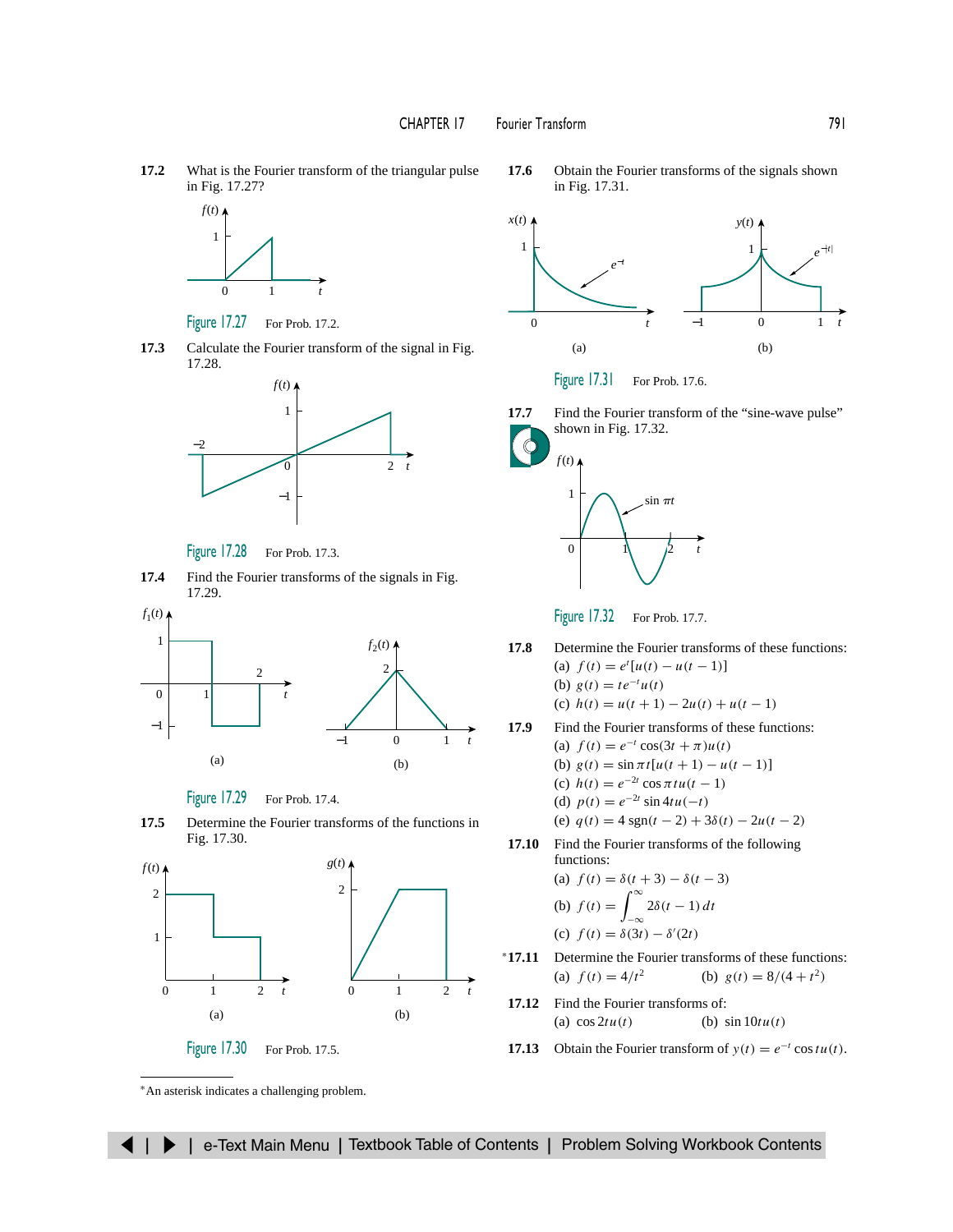- **17.14** Find the Fourier transform of  $f(t) = \cos 2\pi t [u(t) - u(t-1)].$
- **17.15** (a) Show that a periodic signal with exponential Fourier series

$$
f(t) = \sum_{n = -\infty}^{\infty} c_n e^{jn\omega_0 t}
$$

has the Fourier transform

$$
F(\omega) = \sum_{n=-\infty}^{\infty} c_n \delta(\omega - n\omega_0)
$$

where  $\omega_0 = 2\pi/T$ .

(b) Find the Fourier transform of the signal in Fig. 17.33.



Figure 17.33 For Prob. 17.15(b).

**17.16** Prove that if  $F(\omega)$  is the Fourier transform of  $f(t)$ ,

$$
\mathcal{F}[f(t)\sin\omega_0 t] = \frac{j}{2}[F(\omega + \omega_0) - F(\omega - \omega_0)]
$$

**17.17** If the Fourier transform of  $f(t)$  is

$$
F(\omega) = \frac{10}{(2 + j\omega)(5 + j\omega)}
$$

determine the transforms of the following:

(a) 
$$
f(-3t)
$$
 (b)  $f(2t - 1)$  (c)  $f(t) \cos 2t$   
(d)  $\frac{d}{dt} f(t)$  (e)  $\int_{-\infty}^{t} f(t) dt$ 

**17.18** Given that  $\mathcal{F}[f(t)] = (j/\omega)(e^{-j\omega} - 1)$ , find the Fourier transforms of: (a)  $x(t) = f(t) + 3$  (b)  $y(t) = f(t-2)$ (c)  $h(t) = f'(t)$ 

(d) 
$$
g(t) = 4f(\frac{2}{3}t) + 10f(\frac{5}{3}t)
$$

**17.19** Obtain the inverse Fourier transforms of:<br>10

(a) 
$$
F(\omega) = \frac{10}{j\omega(j\omega + 2)}
$$
  
\n(b)  $F(\omega) = \frac{4 - j\omega}{\omega^2 - 3j\omega - 2}$ 

**17.20** Find the inverse Fourier transforms of the following functions:

(a) 
$$
F(\omega) = \frac{100}{j\omega(j\omega + 10)}
$$
  
\n(b)  $G(\omega) = \frac{10j\omega}{(-j\omega + 2)(\omega + 3)}$ 

(c) 
$$
H(\omega) = \frac{60}{-\omega^2 + j40\omega + 1300}
$$
  
(d) 
$$
Y(\omega) = \frac{\delta(\omega)}{(j\omega + 1)(j\omega + 2)}
$$

**17.21** Find the inverse Fourier transforms of:

(a) 
$$
\frac{\pi \delta(\omega)}{(5+j\omega)(2+j\omega)}
$$
  
\n(b) 
$$
\frac{10\delta(\omega+2)}{j\omega(j\omega+1)}
$$
  
\n(c) 
$$
\frac{20\delta(\omega-1)}{(2+j\omega)(3+j\omega)}
$$

(d) 
$$
\frac{5\pi\delta(\omega)}{5+j\omega} + \frac{5}{j\omega(5+j\omega)}
$$

\*17.22 Determine the inverse Fourier transforms of:

(a) 
$$
F(\omega) = 4\delta(\omega + 3) + \delta(\omega) + 4\delta(\omega - 3)
$$

(b) 
$$
G(\omega) = 4u(\omega + 2) - 4u(\omega - 2)
$$

(c)  $H(\omega) = 6 \cos 2\omega$ 

**17.23** <sup>∗</sup> Determine the functions corresponding to the following Fourier transforms:

(a) 
$$
F_1(\omega) = \frac{e^{j\omega}}{-j\omega + 1}
$$
 (b)  $F_2(\omega) = 2e^{|\omega|}$   
(c)  $F_3(\omega) = \frac{1}{(1 + \omega^2)^2}$  (d)  $F_4(\omega) = \frac{\delta(\omega)}{1 + j2\omega}$ 

- **17.24** <sup>∗</sup> Find *f (t)* if: (a)  $F(\omega) = 2 \sin \pi \omega [u(\omega + 1) - u(\omega - 1)]$ (b)  $F(\omega) = \frac{1}{\omega} (\sin 2\omega - \sin \omega) + \frac{j}{\omega} (\cos 2\omega - \cos \omega)$
- **17.25** Determine the signal *f (t)* whose Fourier transform is shown in Fig. 17.34. (*Hint:* Use the duality property.)



Figure 17.34 For Prob. 17.25.

## **Section 17.4 Circuit Applications**

**17.26** A linear system has a transfer function

$$
H(\omega)=\frac{10}{2+j\omega}
$$

Determine the output  $v<sub>o</sub>(t)$  at  $t = 2$  s if the input  $v_i(t)$  equals:

(a)  $4\delta(t)$  V (b)  $6e^{-t}u(t)$  V (c)  $3\cos 2t$  V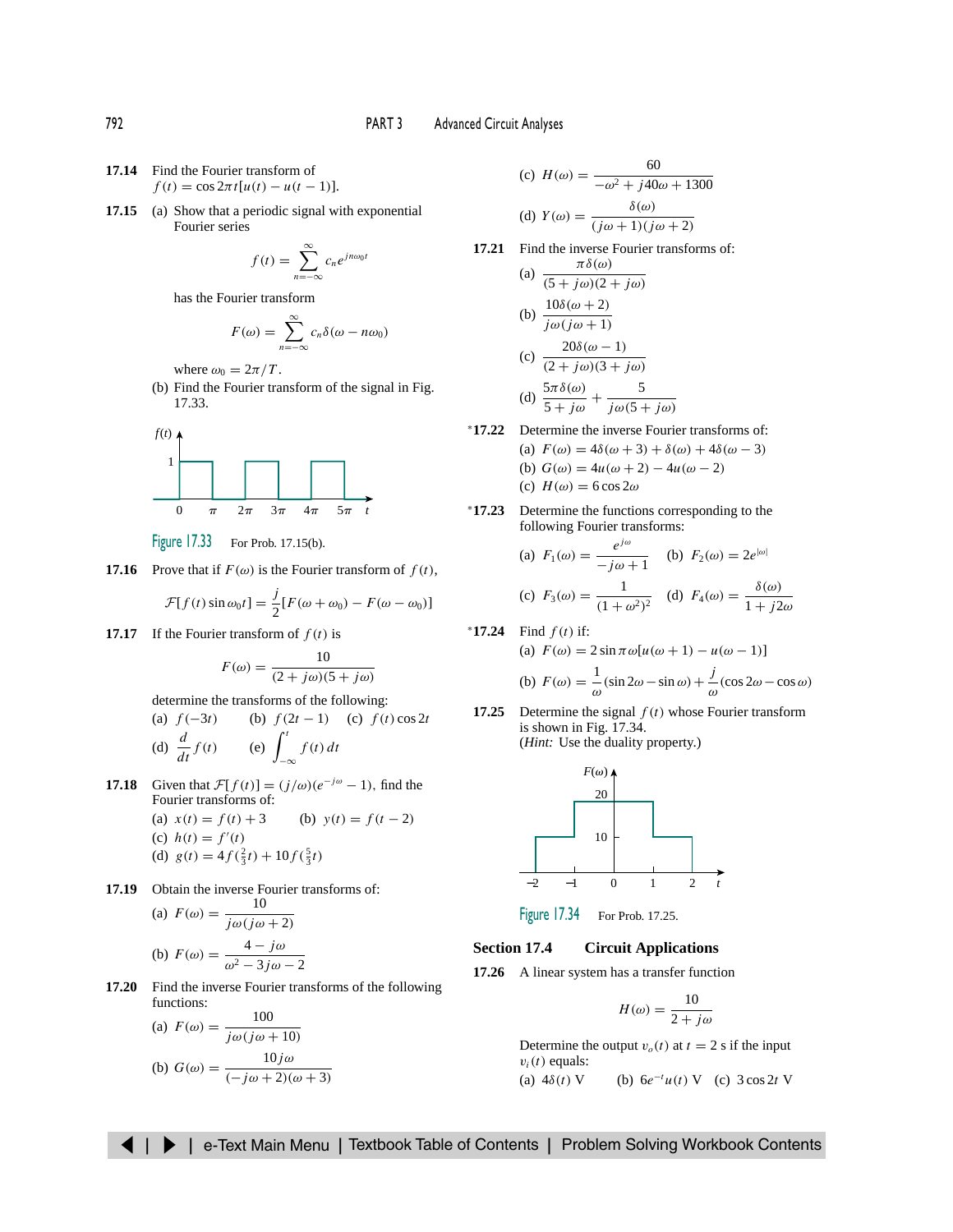

 $i_s(t)$   $\left( \begin{matrix} \uparrow \\ \downarrow \end{matrix} \right)$   $\geq 2\Omega$   $\geq 1$  H  $\geq 4\Omega$ 

Figure 17.35 For Prob. 17.27.

**17.28** Obtain  $v<sub>o</sub>(t)$  in the circuit of Fig. 17.36 when  $v_i(t) = u(t)$  V.



Figure 17.36 For Prob. 17.28.

**17.29** Determine the current  $i(t)$  in the circuit of Fig. 17.37(b), given the voltage source shown in Fig. 17.37(a).



Figure 17.37 For Prob. 17.29.

**17.30** Obtain the current  $i<sub>o</sub>(t)$  in the circuit in Fig. 17.38. (a) Let  $i(t) = sgn(t)$  A. (b) Let  $i(t) = 4[u(t) - u(t-1)]$  A.



Figure 17.38 For Prob. 17.30.

**17.31** Find current  $i<sub>o</sub>(t)$  in the circuit of Fig. 17.39.









**17.33** • Calculate  $v_o(t)$  in the circuit of Fig. 17.41 if  $v_s(t) = 10e^{-|t|}$  V.



Figure 17.41 For Prob. 17.33.

**17.34** Determine the Fourier transform of  $i_o(t)$  in the circuit of Fig. 17.42.  $\mathbb{Q}$ 



Figure 17.42 For Prob. 17.34.

**17.35** In the circuit of Fig. 17.43, let  $i_s = 4\delta(t)$  A. Find  $V_o(\omega)$ .



Figure 17.43 For Prob. 17.35.